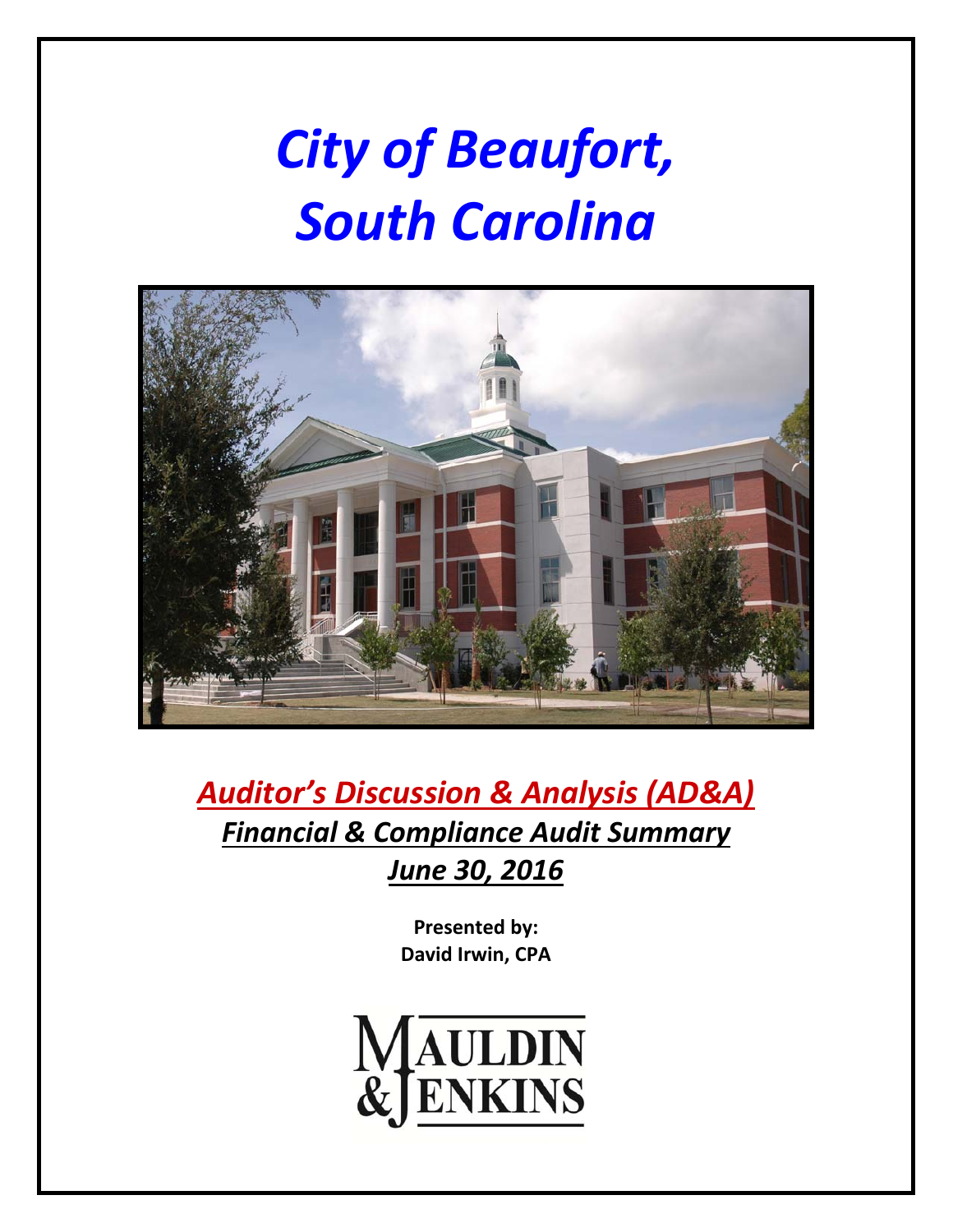#### **June 30, 2016**

### **PURPOSE OF ANNUAL AUDITOR'S DISCUSSION & ANALYSIS**

- ◆ Engagement Team and Firm Information.
- Overview of:
	- o Audit Opinion;
	- o Financial Statements, Footnotes and Supplementary Information;
	- o Compliance Reports;
	- o Audit Scopes & Procedures.
- ◆ Required Communications under Government Auditing Standards.
- Accounting Recommendations and Related Matters.
- Answer Questions.

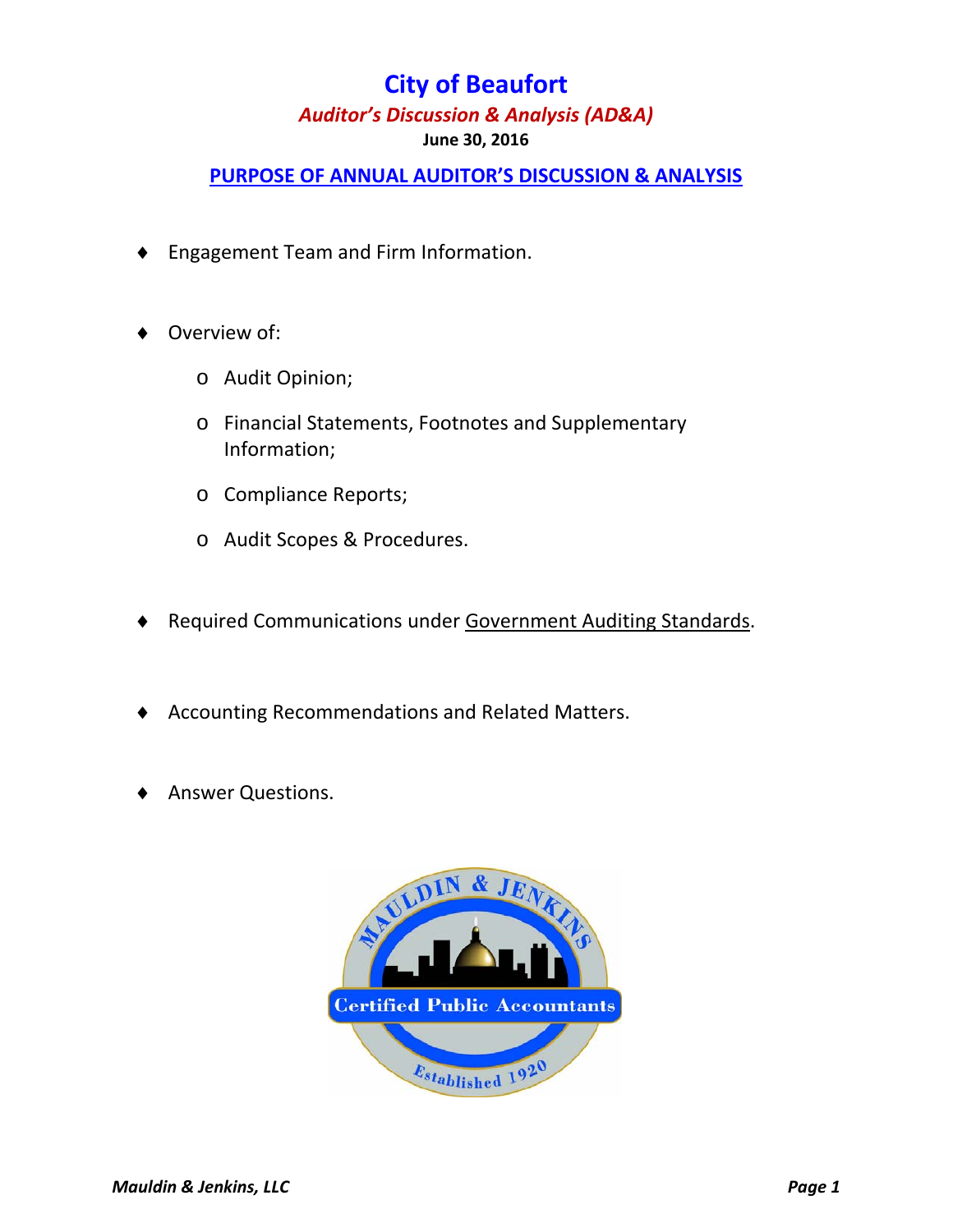#### **June 30, 2016**

#### **MAULDIN & JENKINS – GOVERNMENTAL PRACTICE**

#### **General Information:**

- Founded in ~1920.
- Large regional firm serving the Southeastern United States.
- Offices located in Macon, Atlanta, Albany, Bradenton, Chattanooga, and Birmingham.
- Approximately 260 personnel are employed at Mauldin & Jenkins.

#### **Governmental Sector:**

- Largest specific industry niche served by Firm representing 25% of Firm practice.
- Serve more governmental entities in Southeast than any other certified public accounting firm requiring over 70,000 hours of service on an annual basis.
- Approximately 90 professional staff persons with current governmental experience.
- In past three (3) years, have served approx. 300 governments in the Southeast, including:
	- $\checkmark$  85 cities:
	- $\checkmark$  40 counties;
	- $\checkmark$  40 school systems (8 of the 10 largest in Georgia) and 20 charter schools;
	- $\checkmark$  40 state entities;
	- $\checkmark$  75 special purpose entities (stand-alone entities: water/sewer, transit, gas, electric, airports, housing, development, other educational, retirement, libraries, etc.); and
	- $\checkmark$  90 governments receiving the GFOA's Certificate of Achievement for Excellence in Financial Reporting.
- Auditor of a substantial part of the State of Georgia including approximately 30% of the State's General Fund, and a substantial number of the State of Georgia's component units.
- Experience performing forensic audit services and information technology consultations.
- Experience performing municipal bond debt issuance attestation services serving clients with over \$8.7 billion in aggregate publicly issued debt instruments.
- 10<sup>th</sup> highest level of Single Audits conducted in U.S.A. approximating \$8.0 billion annually.

#### **Engagement Team Leaders for the City of Beaufort, South Carolina Include:**

- David Irwin Engagement Lead Partner ‐ 13 years experience, 100% governmental
- Miller Edwards Quality Assurance Partner 30 years experience, 100% governmental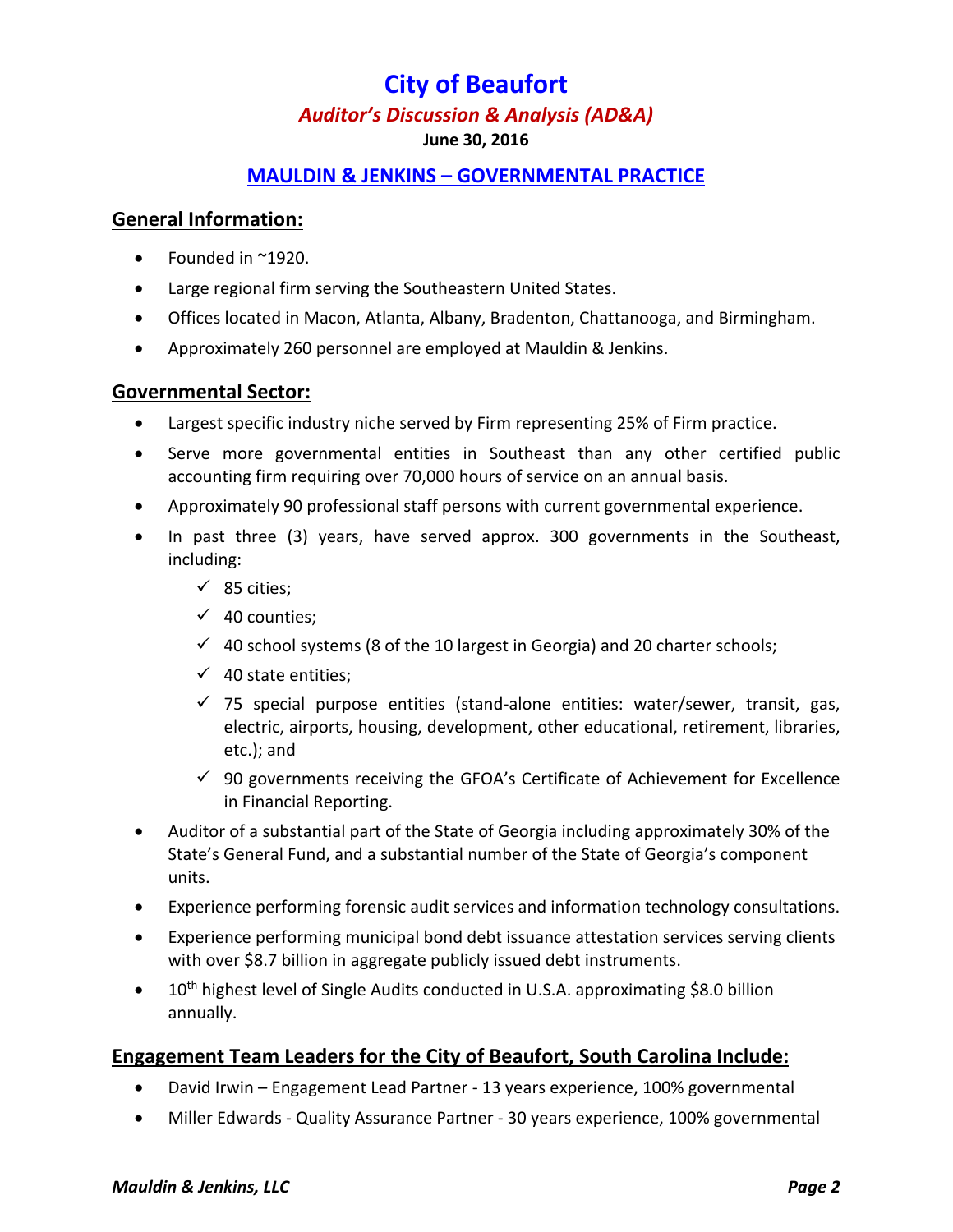**June 30, 2016**

### **MAULDIN & JENKINS – ADDITIONAL INFORMATION**

#### **Other Industries & Services by Mauldin & Jenkins:**

Each of Mauldin & Jenkins' offices provides a wide variety of services to a broad range of clientele. We have partners and managers who are responsible for specialized practice areas of auditing and accounting, taxes and management advisory services. Their purpose, as leaders in the particular practice area, is to establish policies with respect to technical matters in these specific areas and ensure that the quality of the Firm's practice is maintained.

**Industries Served:** Over the years our partners have developed expertise in certain industries representative of a cross section of the Southeastern economy, including:

- Governmental Entities (state entities, cities, counties, school systems, business type operations, libraries, and other special purpose entities)
- SEC Registrants
- Wholesale Distribution
- Agri‐Businesses
- **Manufacturing**
- Professional Services
- Employee Benefit Plans
- Financial Institutions (community banks, savings & loans, thrifts, credit unions, mortgage companies, and finance companies)
- Non‐Profit Organizations
- Retail Businesses
- Long‐term Healthcare
- Construction & Development
- Individuals, Estates and Trusts
- Real Estate Management

**Services Provided:** This diversity of practice enables our personnel to experience a wide variety of business, accounting and tax situations. We provide the traditional and not‐so‐traditional services such as:

- Financial Audit / Review / Compilation
- Compliance Audits & Single Audits
- Agreed‐Upon Procedures
- Forensic Audits
- Bond Issuance Services
- Performance Audits
- State Sales Tax Matters
- International Tax Matters
- Business & Strategic Planning
- Profitability Consulting
- Budgeting
- Buy-Sell Agreements & Business Valuation Issues
- Income Tax Planning & Preparation
- Multi-State Income Tax Issues
- Information Systems Consulting
- Cost Accounting Analysis
- Healthcare Cost Reimbursement
- Outsourced Billing Services
- **•** Fixed Asset Inventories
- Succession & Exit Strategy Consulting
- Estate Planning
- Management Information Systems
- Employee Benefit Plan Administration
- Merger / Acquisition & Expansion **Financing**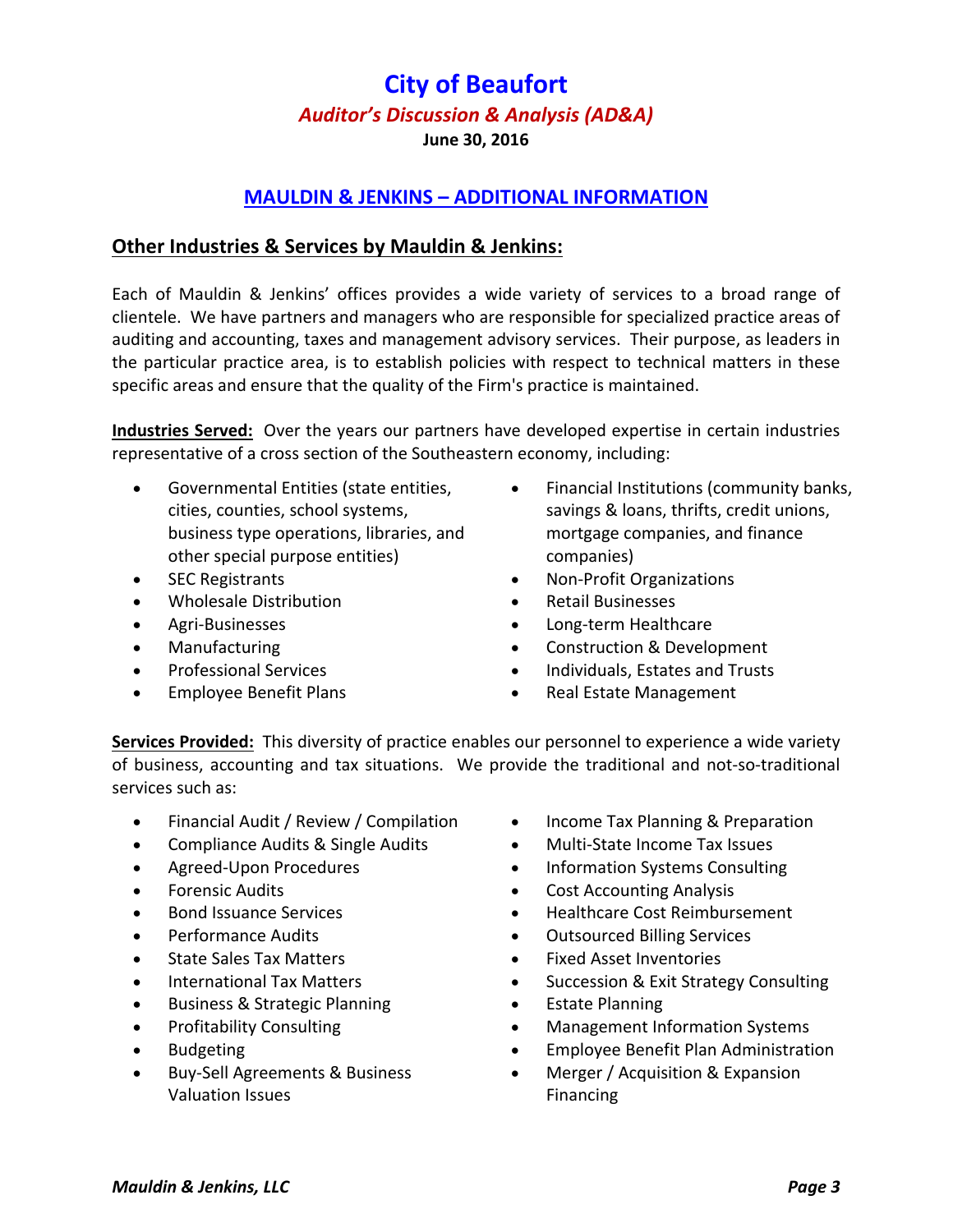**June 30, 2016**

#### **INDEPENDENT AUDITOR'S REPORT**

The independent auditor's report has specific significance to readers of the financial report.

#### **Management's Responsibility for the Financial Statements**

The financial statements are the responsibility of management.

#### **Auditor's Responsibility**

Our responsibility, as external auditors, is to express opinions on these financial statements based on our audit. We conducted our audit in accordance with auditing standards generally accepted in the United States of America and the standards applicable to financial audits contained in *Government Auditing Standards*, issued by the Comptroller General of the United States. We planned and performed our audit to obtain reasonable assurance about whether the financial statements are free from material misstatement.

#### **Opinions**

We have issued an unmodified audit report (i.e., "clean opinions"). The respective financial statements are considered to present fairly the financial position and results of operations as of, and for the year ended June 30, 2016.

#### **Emphasis of Matter**

The financial statements reflect the implementation of certain new pronouncements, and our opinion(s) is/are not modified with respect to them.

#### **Other Matters**

Certain required supplementary information and other information is included in the financial report, and as directed by relevant auditing standards, we have not expressed an opinion or provided any assurance on the respective information.

#### **Other Reporting**

*Government Auditing Standards* require auditors to issue a report on our consideration of internal control over financial reporting and on our tests of compliance with certain provisions of laws, regulations, contracts and grant agreements and other matters. We have issued such a report and reference to this report is included in the independent auditor's report.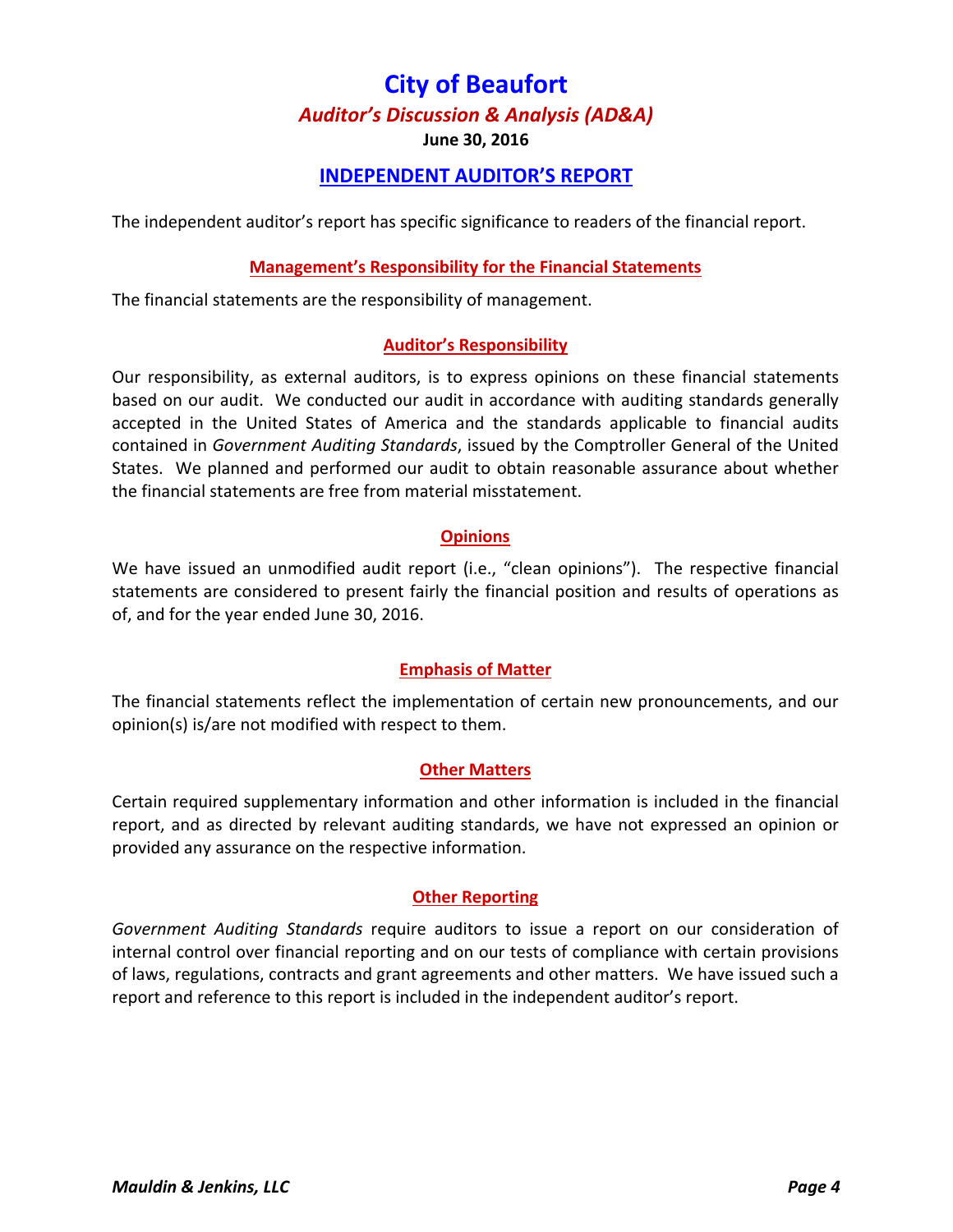**June 30, 2016**

### **REVIEW OF COMPREHENSIVE ANNUAL FINANCIAL REPORT (CAFR)**

#### **General Information about the CAFR**

A Comprehensive Annual Financial Report (CAFR) goes beyond the normal financial reporting required by accounting principles generally accepted in the United States. A CAFR includes at a minimum the following elements/sections:

- **Introductory Section:** general information on the City's structure and the services it provides.
	- **Letter of Transmittal**
	- **Cannizational Chart**
	- **Directory of Officials**
	- Certificate of Achievement for Excellence in Financial Reporting
- **Financial Section:** basic financial statements, footnotes and required supplementary information along with the auditor's report.
	- Independent Auditor's Report
	- Management Discussion & Analysis (MD&A)
	- **Financial Statements and Footnotes**
- **Statistical Section:** broad range of financial, demographic information useful in assessing the City's economic condition, and this information covers multiple years.
	- **Financial Trends Information**
	- **Revenue Capacity Information**
	- **•** Debt Capacity Information
	- **•** Operating Information

A CAFR goes far beyond the basic requirements of annual financial reporting, and the City should be commended for going beyond the minimum and providing such a report.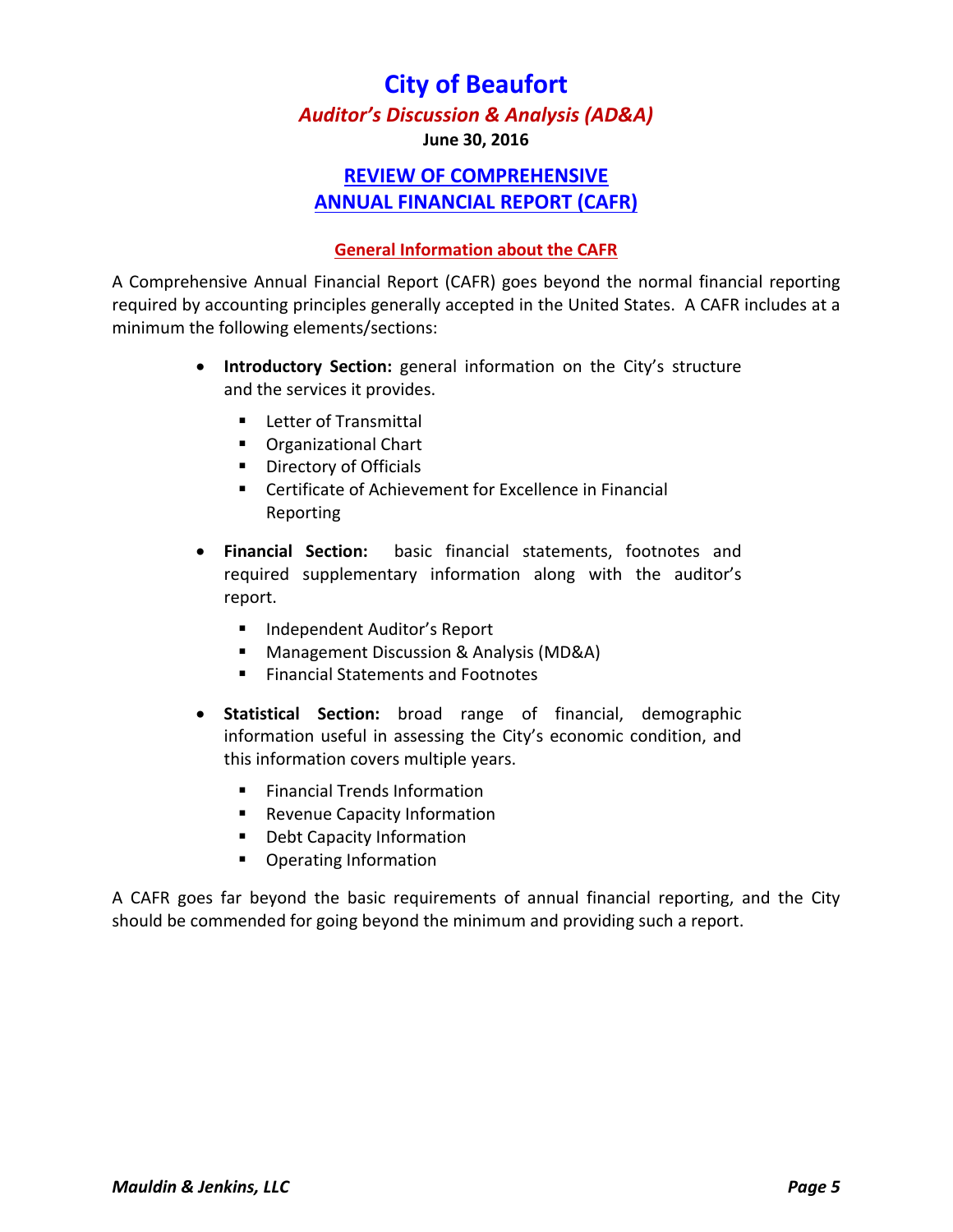**June 30, 2016**

#### **Recognition and Award**

Once completed, the fiscal year 2015 CAFR was submitted to the Government Finance Officers Association (GFOA) for determination if the report would merit the GFOA's Certificate of Achievement for Excellence in Financial Reporting. We are happy to inform everyone that the GFOA did indeed review the CAFR and awarded the City with the sought after Certificate.

The GFOA Certificate has been made a part of the City's 2016 fiscal year CAFR, and is included in the Introductory Section.

#### **OVERVIEW OF FINANCIAL STATEMENTS**

The financial statements as presented to you today include the basic financial statements as well as Management's Discussion and Analysis as prepared by City management.

The City's basic financial statements include three components: (1) government‐wide financial statements; (2) fund financial statements; and (3) notes to the financial statements.

The **government‐wide financial statements** provide a broad overview of all of the City's funds. The *Statement of Net Position* presents information on all assets and liabilities of the City, with the difference between the two reported as net position. The *Statement of Activities* presents information showing how the City's net position changed during the most recent fiscal year. Revenues are categorized as program revenues or general revenues. Expenses are categorized by function.

The **fund financial statements** more closely resemble the financial statements as presented prior to the adoption of GASB Statement No. 34. All of the funds of the City can be divided into three categories: governmental funds, proprietary funds, and fiduciary funds.

#### **General Fund**

Of primary interest to the City is the General Fund, which accounts for the majority of revenues received and funds expended in the operations of the City, including administration, judicial activities, public safety, public works, parks and recreation, and community service. The following charts present the sources of revenues and the expenditures of the General Fund for the fiscal year ended June 30, 2016: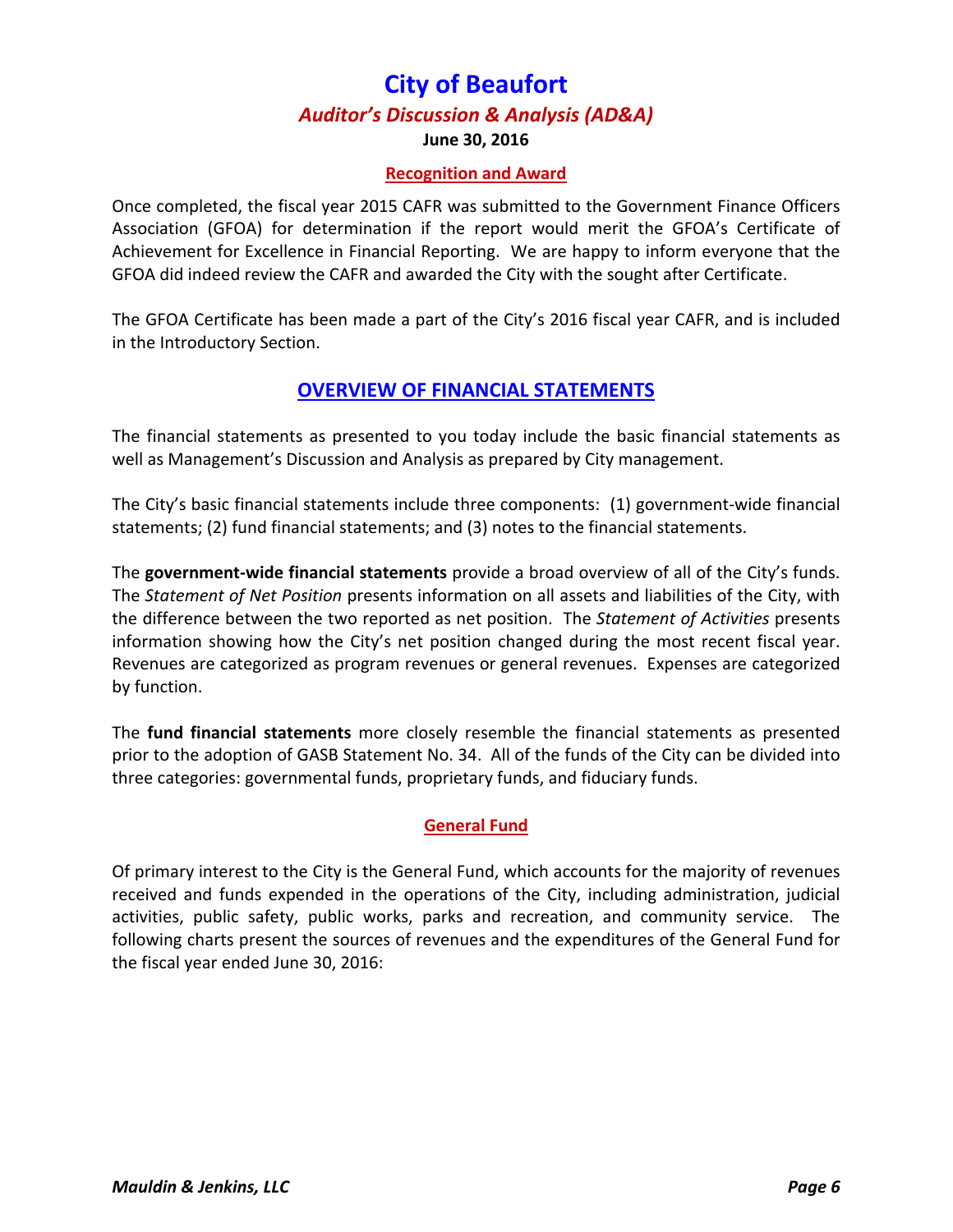**June 30, 2016**



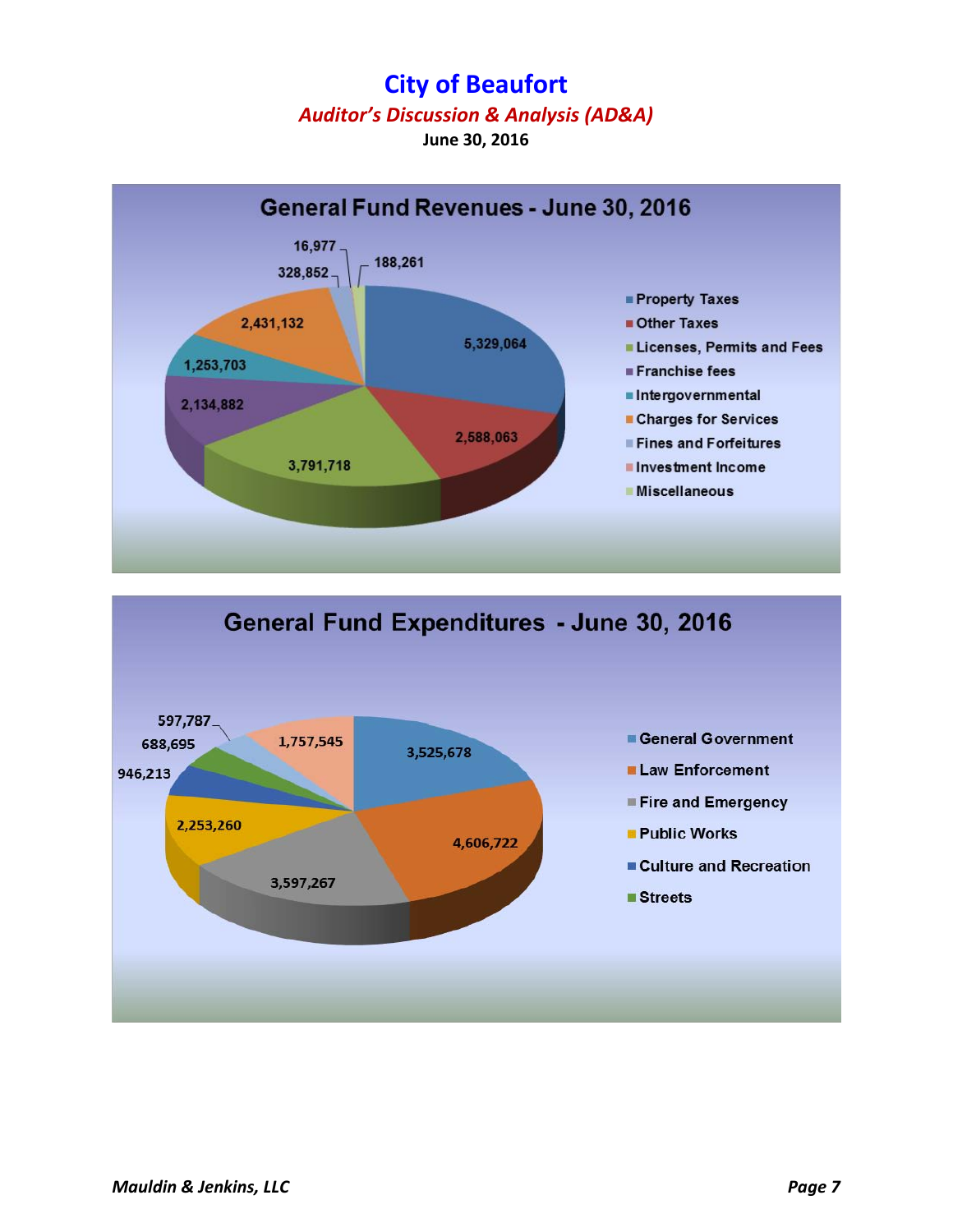Total fund balance of the General Fund at June 30, 2016, was a positive \$8,775,205. Fund balance does not necessarily equal cash on hand and available to spend. Fund balance is the difference between assets and liabilities, only a portion of which is cash available to be spent. While the General Fund has cash and cash equivalents on hand at June 30, 2016, of \$9,111,816, the General Fund also has \$1,259,224 in current liabilities due to outside parties and employees. The City's General Fund also has at June 30, 2016, deferred inflows of resources totaling \$163,174 in unavailable revenues. Additionally, the General Fund incurs expenditures of approximately \$1.5 million per month. A large part of the cash on hand at June 30, 2016, will be needed in subsequent months to fund these expenditures, until the City's property tax revenues are collected in November and December.





#### **Other Governmental Funds**

The City also maintains four special revenue funds (TIF II, the Redevelopment Fund, the State Accommodations Tax Fund, and the Drug Control and Prevention Fund); one capital projects fund, and one permanent fund (the Cemetery Fund). These funds account for revenues derived from specific sources which are legally restricted to finance particular functions or activities.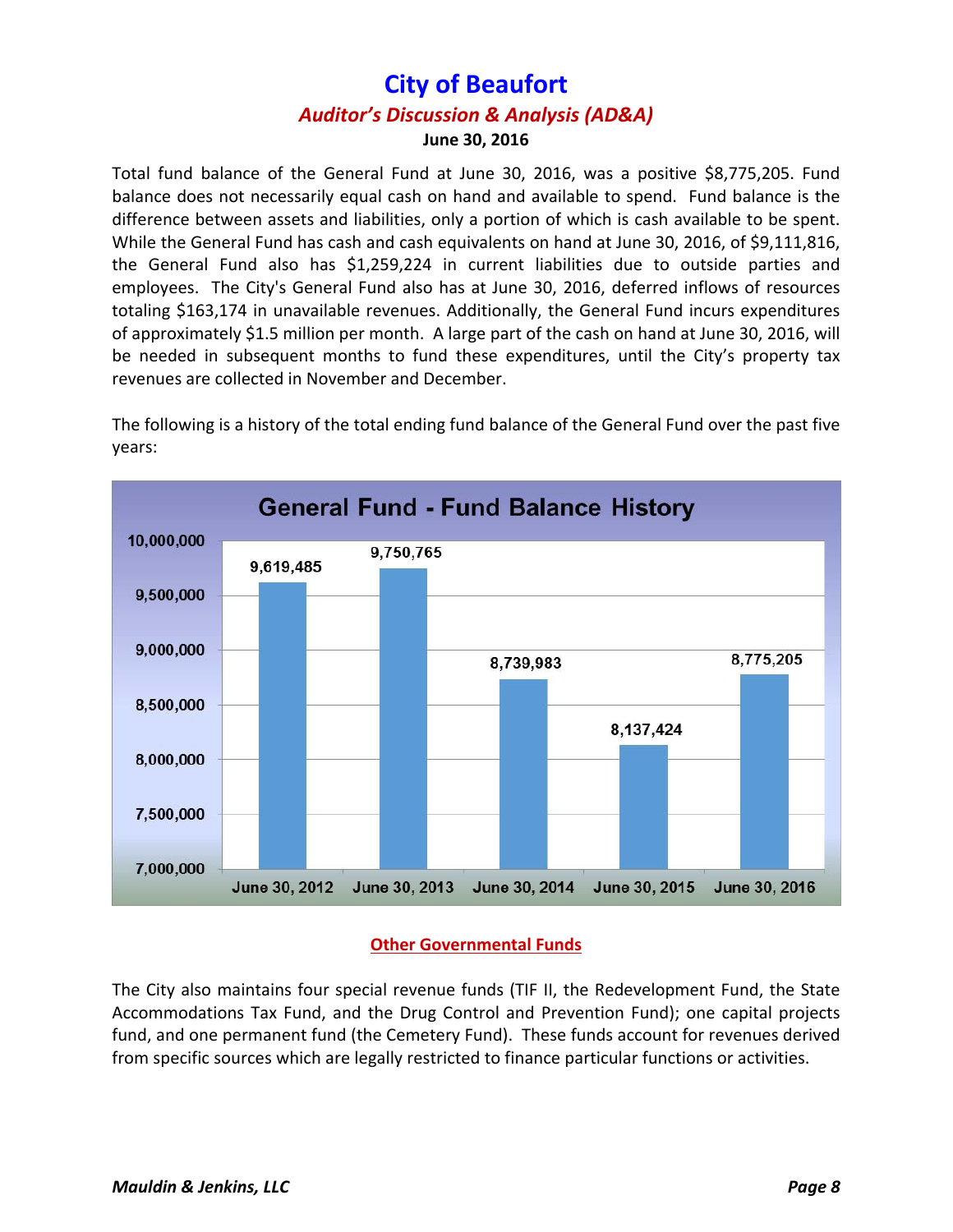**June 30, 2016**

#### **COMPLIANCE REPORTS**

Last, but not least, the report on compliance and internal controls is included.

The first report is based on our tests of the City's internal controls and compliance with laws, regulations, etc. The report is not intended to provide an opinion, but to provide a form of negative assurance as to the City's internal controls and compliance with applicable rules and regulations. This report and the procedures performed are required by *Government Auditing Standards* as issued by the U. S. Government Accountability Office (GAO).

#### **REQUIRED COMMUNICATIONS**

#### **The Auditor's Responsibility Under** *Government Auditing Standards*  **and Auditing Standards Generally Accepted in the United States of America**

Our audit of the financial statements of the City of Beaufort, South Carolina (the "City") for the year ended June 30, 2016 was conducted in accordance with auditing standards generally accepted in the United States of America and *Government Auditing Standards* issued by the Comptroller General of the United States. Those standards require we plan and perform the audit to obtain reasonable assurance about whether the financial statements are free of material misstatement, whether caused by error, fraudulent financial reporting or misappropriation of assets. An audit includes examining, on a test basis, evidence supporting the amounts and disclosures in the financial statements. An audit also includes assessing the accounting principles used and significant estimates made by management, as well as evaluating the overall financial statement presentation. Accordingly, the audit was designed to obtain reasonable, rather than absolute, assurance about the financial statements. We believe our audit accomplishes that objective.

In accordance with *Government Auditing* Standards, we have also performed tests of controls and compliance with laws and regulations that contribute to the evidence supporting our opinion on the financial statements. However, they do not provide a basis for opining on the City's internal control or compliance with laws and regulations.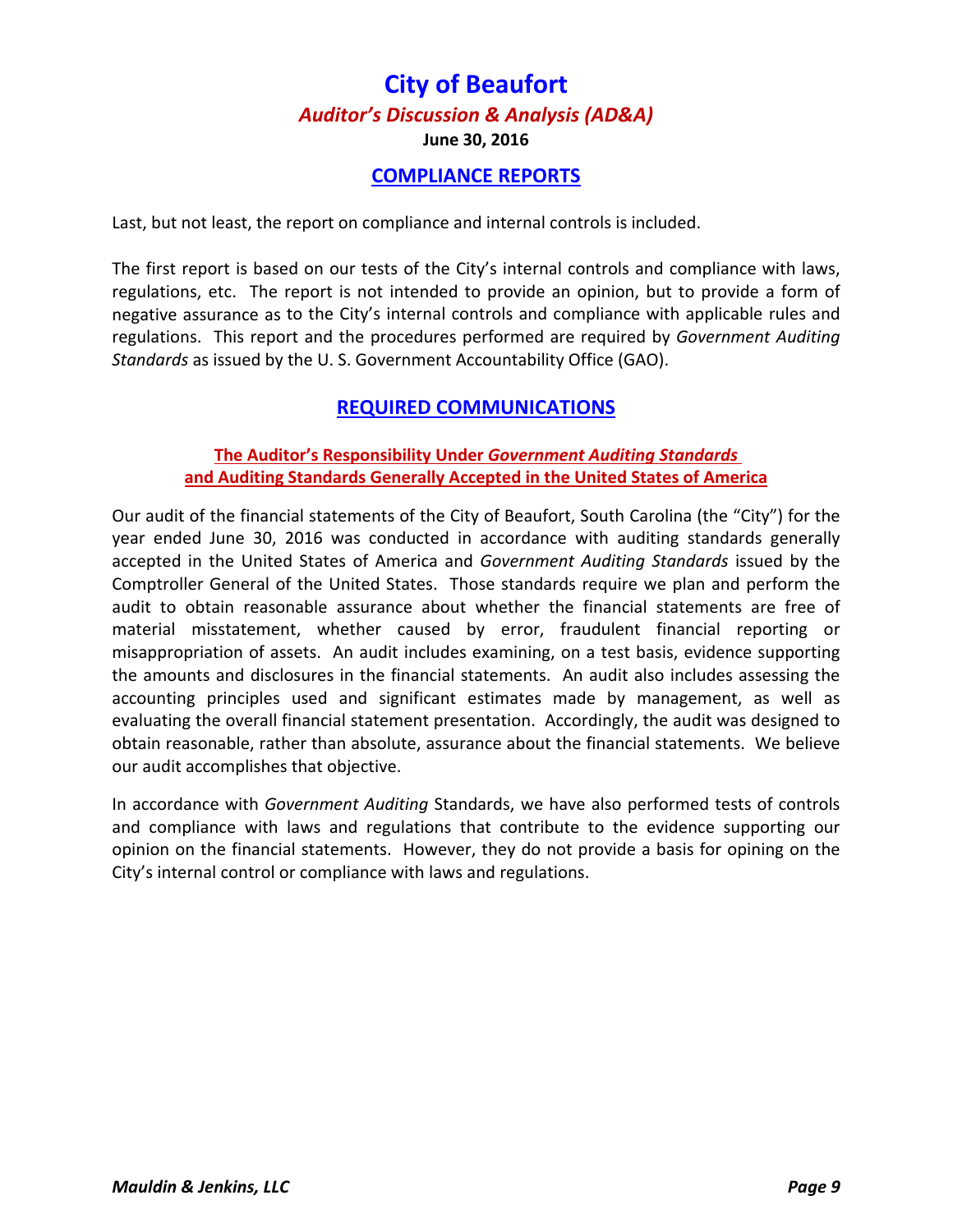#### **Accounting Policies**

Management has the ultimate responsibility for the appropriateness of the accounting policies used by the City. There are several new accounting standards which will be required to be implemented in the coming years. These are discussed later in this document.

In considering the qualitative aspects of the City's accounting policies, we did not identify any significant or unusual transactions or significant accounting policies in controversial or emerging areas for which there is a lack of authoritative guidance or consensus. The City's policies relative to the timing of recording of transactions are consistent with GAAP and typical government organizations.

#### **Management Judgments and Accounting Estimates**

Accounting estimates are an integral part of the preparation of financial statements and are based upon management's current judgment. The process used by management encompasses their knowledge and experience about past and current events and certain assumptions about future events. Management has informed us they used all the relevant facts available to them at the time to make the best judgments about accounting estimates and we considered this information in the scope of our audit. We considered this information and the qualitative aspects of management's calculations in evaluating the City's significant accounting policies. Estimates significant to the financial statements include such items the estimated lives of depreciable assets, and the estimated allowance for uncollectible accounts.

#### **Financial Statement Disclosures**

The footnote disclosures to the financial statements are also an integral part of the financial statements. The process used by management to accumulate the information included in the disclosures was the same process used in accumulating the financial statements, and the accounting policies described above are included in those disclosures. The overall neutrality, consistency, and clarity of the disclosures was considered as part our audit and in forming our opinion on the financial statements.

#### **Significant Difficulties Encountered in Performing the Audit**

We encountered no difficulties in dealing with management relating to the performance of the audit.

#### **Disagreements with Management**

We encountered no disagreements with management over the application of significant accounting principles, the basis for management's judgments on significant matters, the scope of the audit or significant disclosures to be included in the financial statements.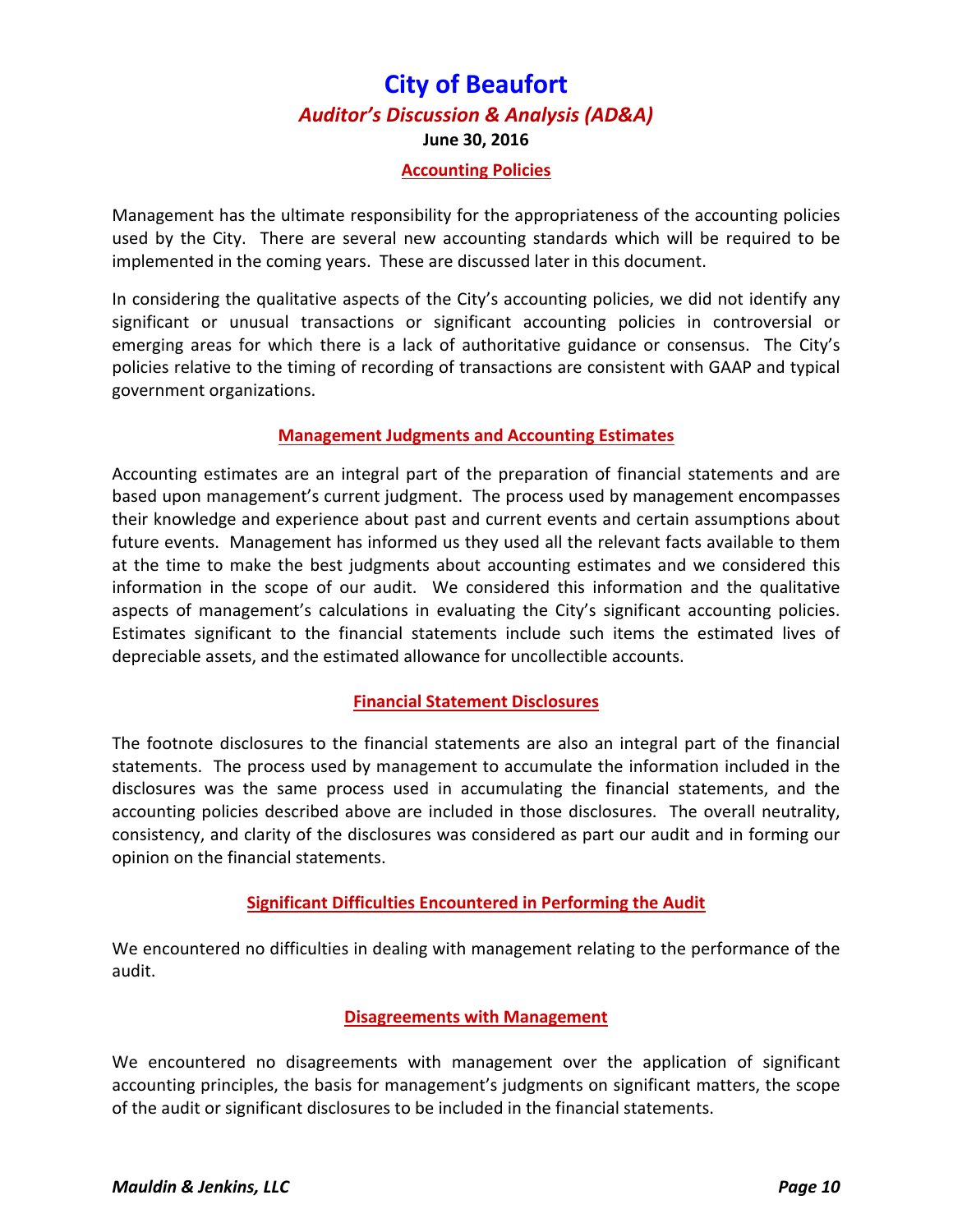#### **June 30, 2016**

#### **Representation from Management**

We requested written representations from management relating to the accuracy of information included in the financial statements and the completeness and accuracy of various information requested by us, during the audit. Management provided those written representations without a problem.

#### **Management's Consultations with Other Accountants**

We are not aware of any consultations management had with other accountants about accounting or auditing matters.

#### **Significant Issues Discussed with Management**

There were no significant issues discussed with management related to business conditions, plans, or strategies that may have affected the risk of material misstatement of the financial statements. We are not aware of any consultations management had with us or other accountants about accounting or auditing matters. No major issues were discussed with management prior to our retention to perform the aforementioned audit.

#### **Audit Adjustments**

During our audit of the City's basic financial statements as of and for the year ended June 30, 2016, the only adjustments posted were proposed and prepared by management.

#### **Uncorrected Misstatements**

We had no passed adjustments.

#### **Other Information in Documents Containing Audited Financial Statements**

We are not aware of any other documents that contain the audited basic financial statements. If such documents were to be published, we would have a responsibility to determine that such financial information was not materially inconsistent with the audited statements of the City.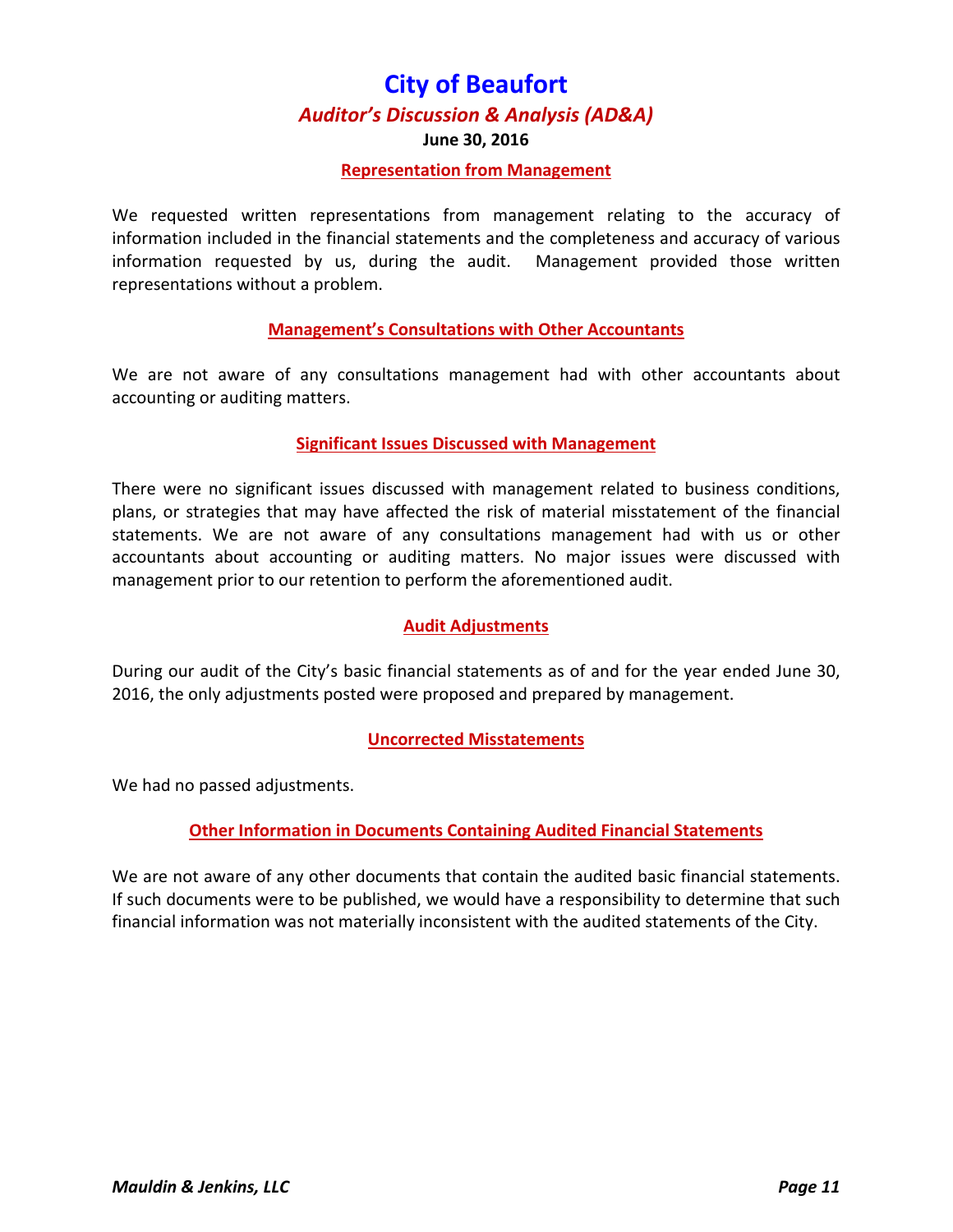#### **Independence**

We are independent of the City, and all related organizations, in accordance with auditing standards promulgated by the American Institute of Public Accountants and *Government Auditing Standards*, issued by the Comptroller General of the United States.

#### **Other Matters for Communication to the Board and Management**

During our audit of the financial statements as of and for the year ended June 30, 2016, we noted other matters which we wish to communicate to you in an effort to keep the City abreast of accounting matters that could present challenges in financial reporting in future periods.

#### **1) New Governmental Accounting Standards Board (GASB) Pronouncements**



As has been the case for the past 10 years, GASB has issued several other new pronouncements which will be effective in future years. The following is a brief summary of the new standards:

**a) Statement No. 72,** *Fair Value Measurement and Application* was issued in February of 2015, and is effective for financial statements for periods beginning after June 15, 2015 resulting in the City's fiscal year ending June 30, 2016.

This statement addresses accounting and financial reporting issues related to fair value measurements. The definition of *fair value* is the price that would be received to sell an asset or paid to transfer a liability in an orderly transaction between market participants at the measurement date. This statement provides guidance for determining a fair value measurement for financial reporting purposes, and also provides guidance for applying fair value to certain investments and disclosures related to all fair value measurements.

This statement generally requires investments to be measured at fair value. An *investment* is defined as a security or other asset that (a) a government holds primarily for the purpose of income or profit and (b) has a present service capacity based solely on its ability to generate cash or to be sold to generate cash. Investments not measured at fair value continue to include, for example, money market investments, 2a7‐like external investment pools, investments in life insurance contracts, common stock meeting the criteria for applying the equity method, unallocated insurance contracts, and synthetic guaranteed investment contracts. A government is permitted in certain circumstances to establish the fair value of an investment that does not have a readily determinable fair value by using the net asset value per share (or its equivalent) of the investment.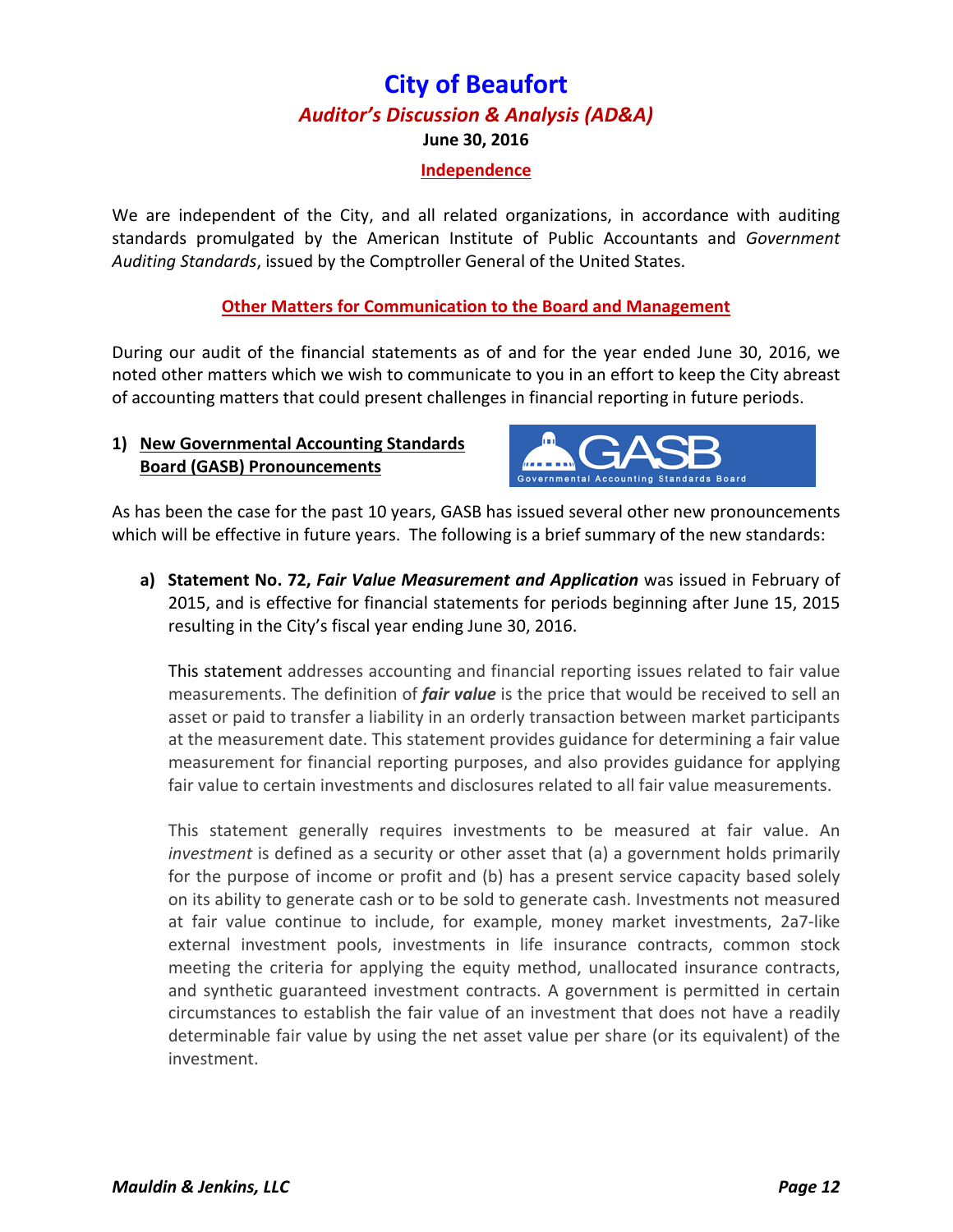This statement requires measurement at acquisition value (an entry price) for donated capital assets, donated works of art, historical treasures, and similar assets and capital assets received in a service concession arrangement. These assets were previously required to be measured at fair value.

This statement requires disclosures to be made about fair value measurements, the level of fair value hierarchy, and valuation techniques. Governments should organize these disclosures by type of asset or liability reported at fair value. It also requires additional disclosures regarding investments in certain entities that calculate net asset value per share (or its equivalent).

**b) Statement No. 73,** *Accounting and Financial Reporting for Pensions and Related Assets That Are Not Within the Scope of GASB Statement No. 68* was issued in June of 2015, and is effective for financial statements for periods beginning after June 15, 2015 resulting in the City's fiscal year ending June 30, 2016.

The objective of this statement is to improve the usefulness of information about pensions included in the general purpose external financial reports of state and local governments for making decisions and assessing accountability. This statement results from a comprehensive review of the effectiveness of existing standards of accounting and financial reporting for all postemployment benefits with regard to providing decision‐useful information, supporting assessments of accountability and inter‐period equity, and creating additional transparency.

The requirements of this statement will improve financial reporting by establishing a single framework for the presentation of information about pensions, which will enhance the comparability of pension-related information reported by employers and nonemployer contributing entities.

This statement establishes requirements for defined benefit pensions that are not within the scope of Statement No. 68, *Accounting and Financial Reporting for Pensions,* as well as for the assets accumulated for purposes of providing those pensions. In addition, it establishes requirements for defined contribution pensions that are not within the scope of Statement No. 68. It also amends certain provisions of Statement No. 67, *Financial Reporting for Pension Plans,* and Statement No. 68 for pension plans and pensions that are within their respective scopes.

The requirements of this statement extend the approach to accounting and financial reporting established in Statement No. 68 to all pensions, with modifications as necessary to reflect that for accounting and financial reporting purposes, any assets accumulated for pensions that are provided through pension plans that are not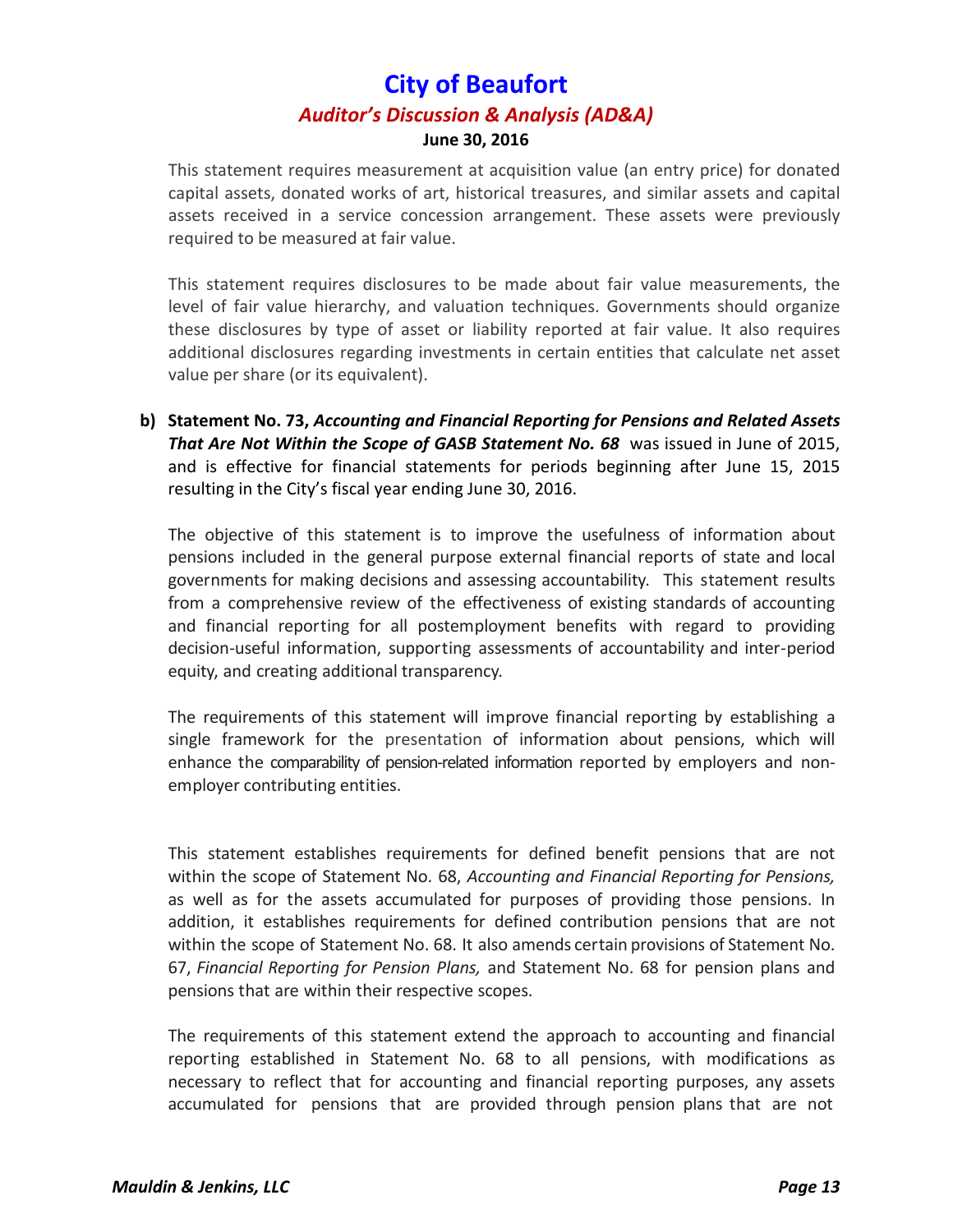administered through trusts that meet the criteria specified in Statement No. 68 should not be considered pension plan assets. It also requires that information similar to that required by Statement No. 68 be included in notes to financial statements and required supplementary information by all similarly situated employers and non-employer contributing entities.

This statement also clarifies the application of certain provisions of Statements No.'s 67 and 68 with regard to the following issues:

- **Information** that is required to be presented as notes to the 10-year schedules of required supplementary information about investment‐related factors that significantly affect trends in the amounts reported.
- **Accounting** and financial reporting for separately financed specific liabilities of individual employers and non‐employer contributing entities for defined benefit pensions.
- **Timing** of employer recognition of revenue for the support of non-employer contributing entities not in a special funding situation.
- **c) Statement No. 74,** *Financial Reporting for Postemployment Benefit Plans Other Than Pension Plans* was issued in June of 2015, and is effective for financial statements for periods beginning after June 15, 2016 resulting in the City's fiscal year ending June 30, 2017. This statement could easily be described as the GASB No. 67 for postemployment benefit plans due to the fact that it will closely follow the provisions of GASB No. 67 for pension plans.

The objective of this statement is to improve the usefulness of information about postemployment benefits other than pensions (other postemployment benefits or OPEB) included in the general purpose external financial reports of state and local governmental OPEB plans for making decisions and assessing accountability. This statement results from a comprehensive review of the effectiveness of existing standards of accounting and financial reporting for all postemployment benefits (pensions and OPEB) with regard to providing decision‐useful information, supporting assessments of accountability and inter‐period equity, and creating additional transparency.

This statement replaces Statements No. 43, *Financial Reporting for Post‐ employment Benefit Plans Other Than Pension Plans,* as amended, and No. 57, *OPEB Measurements by Agent Employers and Agent Multiple‐Employer Plans.* It also includes requirements for defined contribution OPEB plans that replace the requirements for those OPEB plans in Statement No. 25, *Financial Reporting for Defined Benefit Pension Plans and Note Disclosures for Defined Contribution Plans,* as amended, Statement No. 43, and Statement No. 50, *Pension Disclosures.*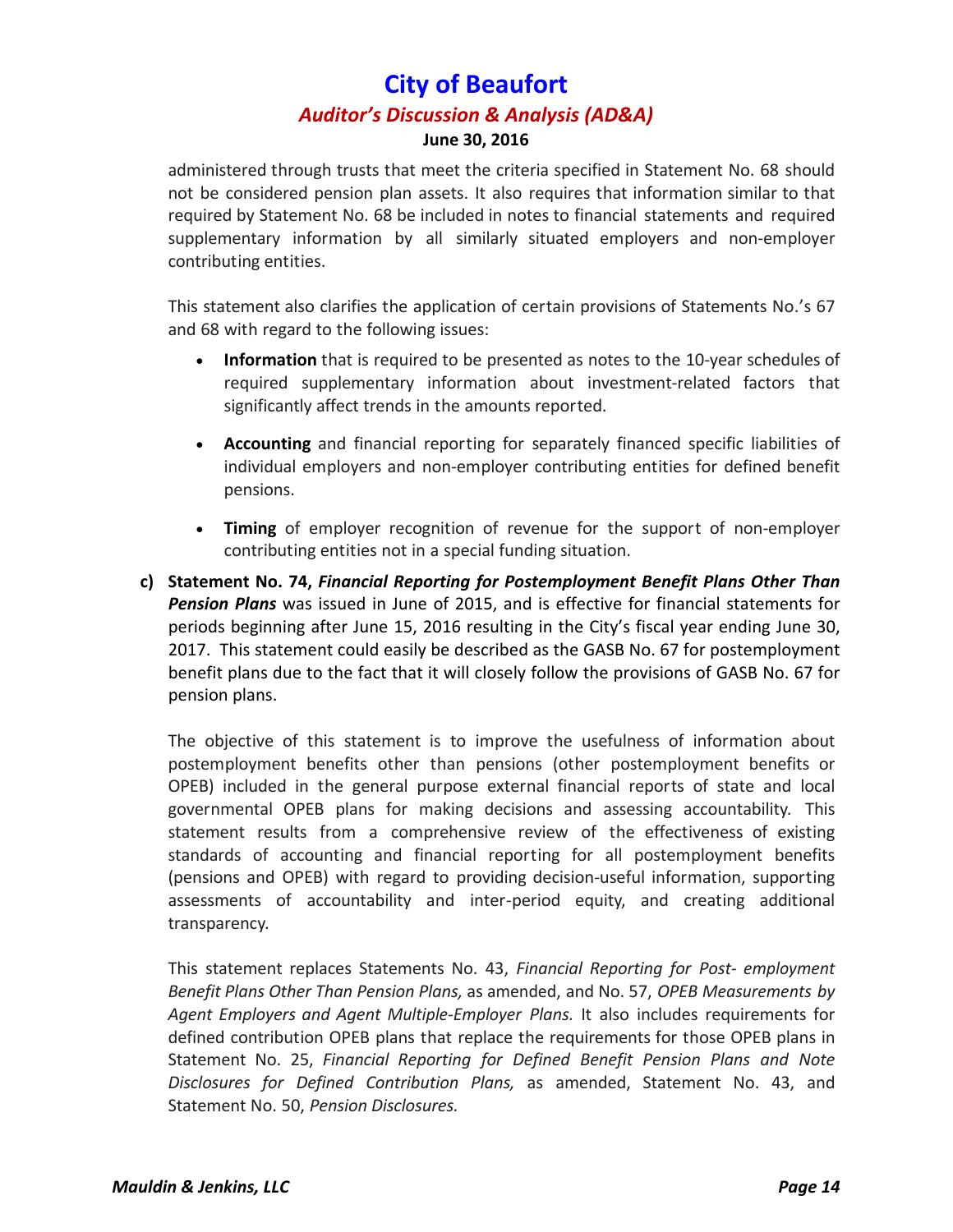#### **June 30, 2016**

Statement No. 75, *Accounting and Financial Reporting for Postemployment Benefits Other Than Pensions,* establishes new accounting and financial re‐ porting requirements for governments whose employees are provided with OPEB, as well as for certain non‐employer governments that have a legal obligation to provide financial support for OPEB provided to the employees of other entities.

The scope of this statement includes OPEB plans (defined benefit and defined contribution) administered through trusts that meet the following criteria:

- Contributions from employers and non‐employer contributing entities to the OPEB plan and earnings on those contributions are irrevocable.
- OPEB plan assets are dedicated to providing OPEB to plan members in accordance with the benefit terms.
- OPEB plan assets are legally protected from the creditors of employers, non‐ employer contributing entities, and the OPEB plan administrator. If the plan is a defined benefit OPEB plan, plan assets also are legally protected from creditors of the plan members.

The requirements of this statement will improve financial reporting primarily through enhanced note disclosures and schedules of required supplementary information that will be presented by OPEB plans that are administered through trusts that meet the specified criteria. The new information will enhance the decision-usefulness of the financial reports of those OPEB plans, their value for assessing accountability, and their transparency by providing information about measures of net OPEB liabilities and explanations of how and why those liabilities changed from year to year.

The net OPEB liability information, including ratios, will offer an up-to-date indication of the extent to which the total OPEB liability is covered by the fiduciary net position of the OPEB plan. The comparability of the reported information for similar types of OPEB plans will be improved by the changes related to the attribution method used to determine the total OPEB liability.

The contribution schedule will provide measures to evaluate decisions related to the assessment of contribution rates in comparison with actuarially determined rates, if such rates are determined. In addition, new information about rates of return on OPEB plan investments will inform financial report users about the effects of market conditions on the OPEB plan's assets over time and provide information for users to assess the relative success of the OPEB plan's investment strategy and the relative contribution that investment earnings provide to the OPEB plan's ability to pay benefits to plan members when they come due.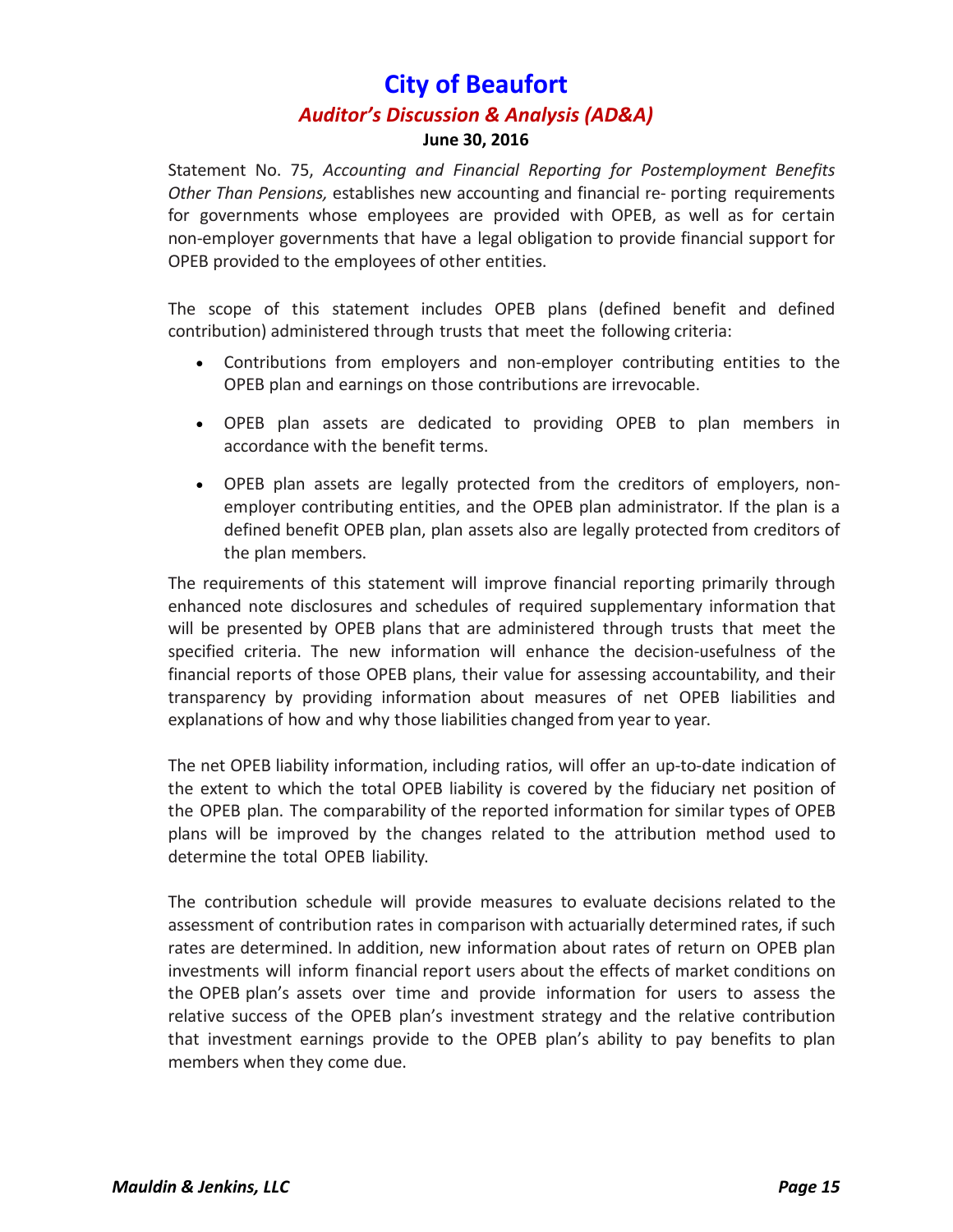#### **June 30, 2016**

**d) Statement No. 75,** *Accounting and Financial Reporting for Postemployment Benefits Other Than Pensions* was issued in June of 2015, and is effective for financial statements for periods beginning after June 15, 2017 resulting in the City's fiscal year ending June 30, 2018. This statement could easily be described as the GASB No. 68 for postemployment benefit plans due to the fact that it will closely follow the provisions of GASB No. 68 for pension plans.

The primary objective of this statement is to improve accounting and financial reporting by state and local governments for postemployment benefits other than pensions (other postemployment benefits or OPEB). It also improves information provided by state and local governmental employers about financial support for OPEB that is provided by other entities. This statement results from a comprehensive review of the effectiveness of existing standards of accounting and financial reporting for all postemployment benefits (pensions and OPEB) with regard to providing decision‐useful information, supporting assessments of accountability and inter‐period equity, and creating additional transparency.

This statement replaces the requirements of Statements No. 45, *Accounting and Financial Reporting by Employers for Postemployment Benefits Other Than Pensions,* as amended, and No. 57, *OPEB Measurements by Agent Employers and Agent Multiple‐Employer Plans,* for OPEB. Statement No. 74, *Financial Reporting for Postemployment Benefit Plans Other Than Pension Plans,* establishes new accounting and financial reporting requirements for OPEB plans.

The scope of this statement addresses accounting and financial reporting for OPEB that is provided to the employees of state and local governmental employers. This statement establishes standards for recognizing and measuring liabilities, deferred outflows of resources, deferred inflows of resources, and expense/expenditures. For defined benefit OPEB, this statement identifies the methods and assumptions that are required to be used to project benefit payments, discount projected benefit payments to their actuarial present value, and attribute that present value to periods of employee service. Note disclosure and required supplementary information requirements about defined benefit OPEB also are addressed.

In addition, this statement details the recognition and disclosure requirements for employers with payables to defined benefit OPEB plans that are administered through trusts that meet the specified criteria and for employers whose employees are provided with defined contribution OPEB. This statement also addresses certain circumstances in which a non-employer entity provides financial support for OPEB of employees of another entity.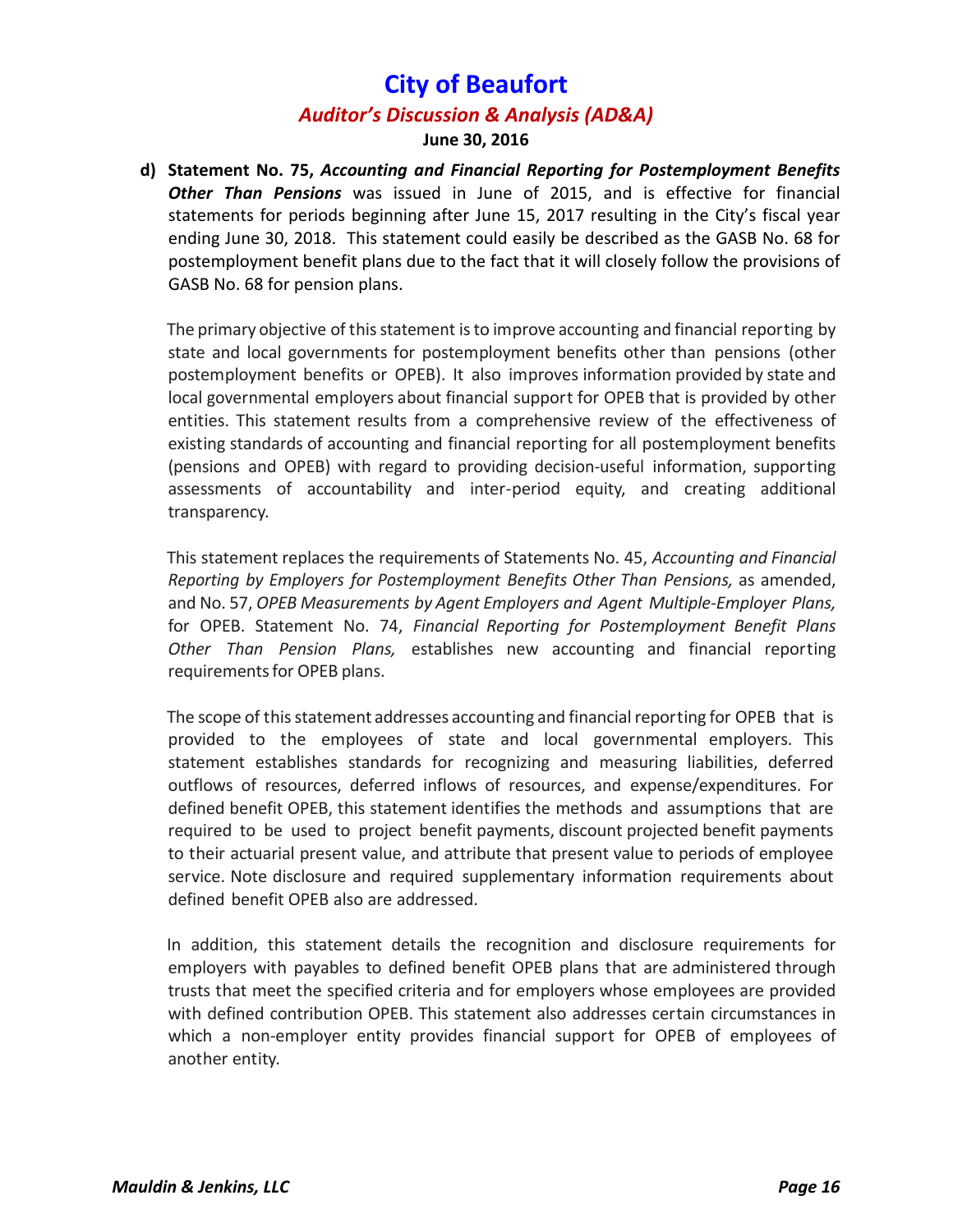#### **June 30, 2016**

In this statement, distinctions are made regarding the particular requirements depending upon whether the OPEB plans through which the benefits are provided are administered through trusts that meet the following criteria:

- Contributions from employers and non‐employer contributing entities to the OPEB plan and earnings on those contributions are irrevocable.
- OPEB plan assets are dedicated to providing OPEB to plan members in accordance with the benefit terms.
- OPEB plan assets are legally protected from the creditors of employers, non‐ employer contributing entities, the OPEB plan administrator, and the plan members.

The requirements of this statement will improve the decision‐usefulness of information in employer and governmental non‐employer contributing entity financial reports and will enhance its value for assessing accountability and inter-period equity by requiring recognition of the entire OPEB liability and a more comprehensive measure of OPEB expense. Decision-usefulness and accountability also will be enhanced through new note disclosures and required supplementary information.

**e) Statement No. 76,** *The Hierarchy of Generally Accepted Accounting Principles for State and Local Governments* was issued in June of 2015, and is effective for financial statements for periods beginning after June 15, 2015 resulting in the City's fiscal year ending June 30, 2016. This statement supersedes Statement No. 55, *The Hierarchy of Generally AcceptedAccounting Principlesfor State and Local Governments.*

The objective of this statement is to identify (in the context of the current governmental financial reporting environment) the hierarchy of generally accepted accounting principles (GAAP). The "GAAP hierarchy" consists of the sources of accounting principles used to prepare financial statements of state and local governmental entities in conformity with GAAP and the framework for selecting those principles. This statement reduces the GAAP hierarchy to two (2) categories of authoritative GAAP and addresses the use of authoritative and non‐authoritative literature in the event that the accounting treatment for a transaction or other event is not specified within a source of authoritative GAAP.

The requirements in this statement improve financial reporting by: (1) raising the category of GASB Implementation Guides in the GAAP hierarchy, thus providing the opportunity for broader public input on implementation guidance; (2) emphasizing the importance of analogies to authoritative literature when the accounting treatment for an event is not specified in authoritative GAAP; and (3) requiring the consideration of consistency with the GASB Concepts Statements when evaluating accounting treatments specified in non-authoritative literature. As a result, governments will apply financial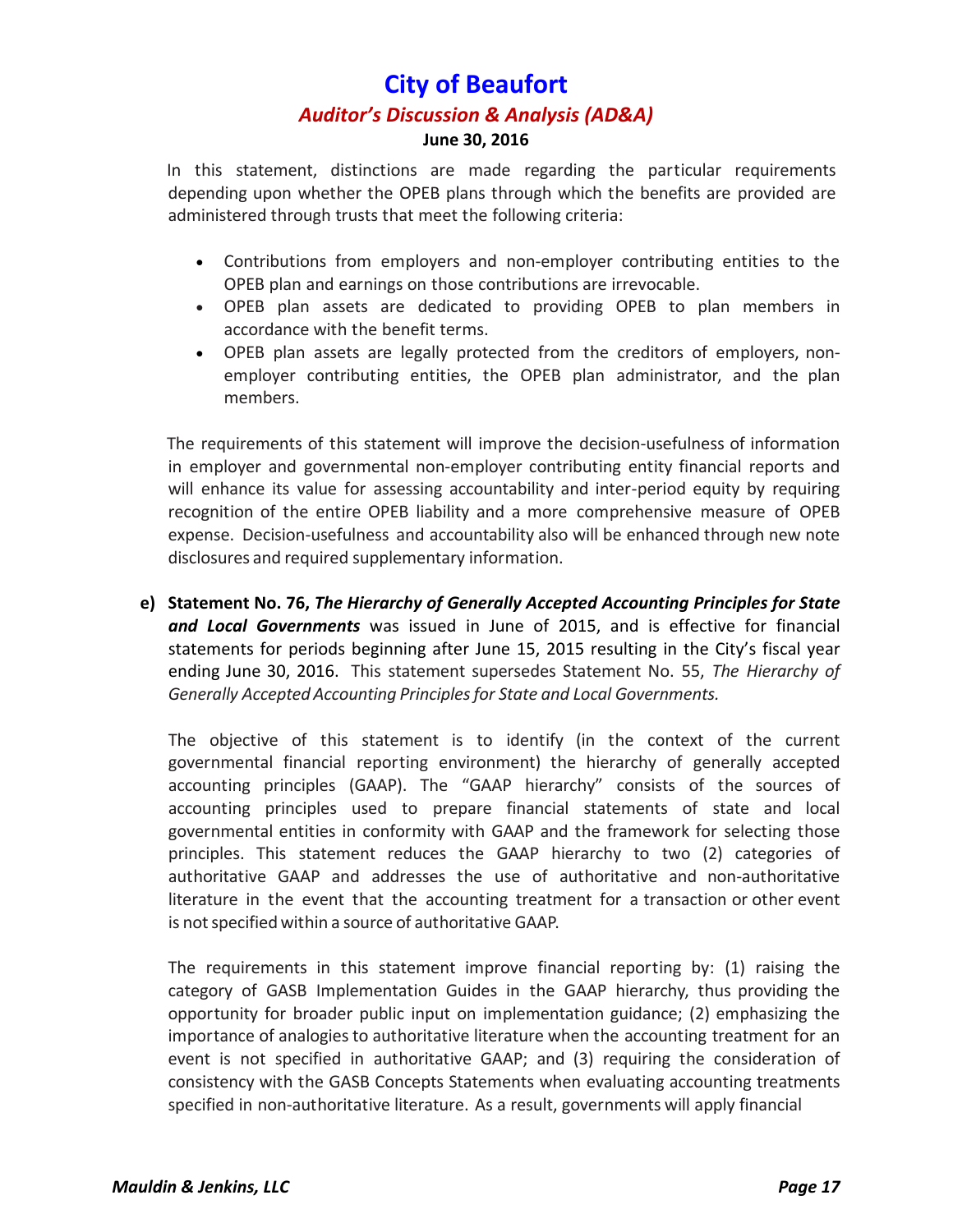#### **June 30, 2016**

reporting guidance with less variation, which will improve the usefulness of financial statement information for making decisions and assessing accountability and enhance the comparability of financial statement information among governments.

 **Statement No. 77, Tax Abatement Disclosures was issued in August of 2015, and is effective for financial statements for periods beginning after December 15, 2015 resulting in the City's fiscal year ending June 30, 2017.** 

Tax abatements are widely used by state and local governments, particularly to encourage economic development. For financial reporting purposes, this statement defines tax abatement as resulting from an agreement between a government and an individual or entity in which the government promises to forgo tax revenues and the individual or entity promises to subsequently take a specific action that contributes to economic development or otherwise benefits the government or its citizens.

This statement requires disclosure of tax abatement information about: (1) a reporting government's own tax abatement agreements; and (2) those that are entered into by other governments and that reduce the reporting government's tax revenues.

This statement requires governments that enter into tax abatement agreements to disclose the following information about the agreements:

- Brief descriptive information, such as the tax being abated, the authority under which tax abatements are provided, eligibility criteria, the mechanism by which taxes are abated, provisions for recapturing abated taxes, and the types of commitments made by tax abatement recipients
- The gross dollar amount of taxes abated during the period
- Commitments made by a government, other than to abate taxes, as part of a tax abatement agreement.

Governments should organize those disclosures by major tax abatement program and may disclose information for individual tax abatement agreements within those programs.

Tax abatement agreements of other governments should be organized by the government that entered into the tax abatement agreement and the specific tax being abated. Governments may disclose information for individual tax abatement agreements of other governments within the specific tax being abated. For those tax abatement agreements, a reporting government should disclose:

- The names of the governments that entered into the agreements.
- The specific taxes being abated.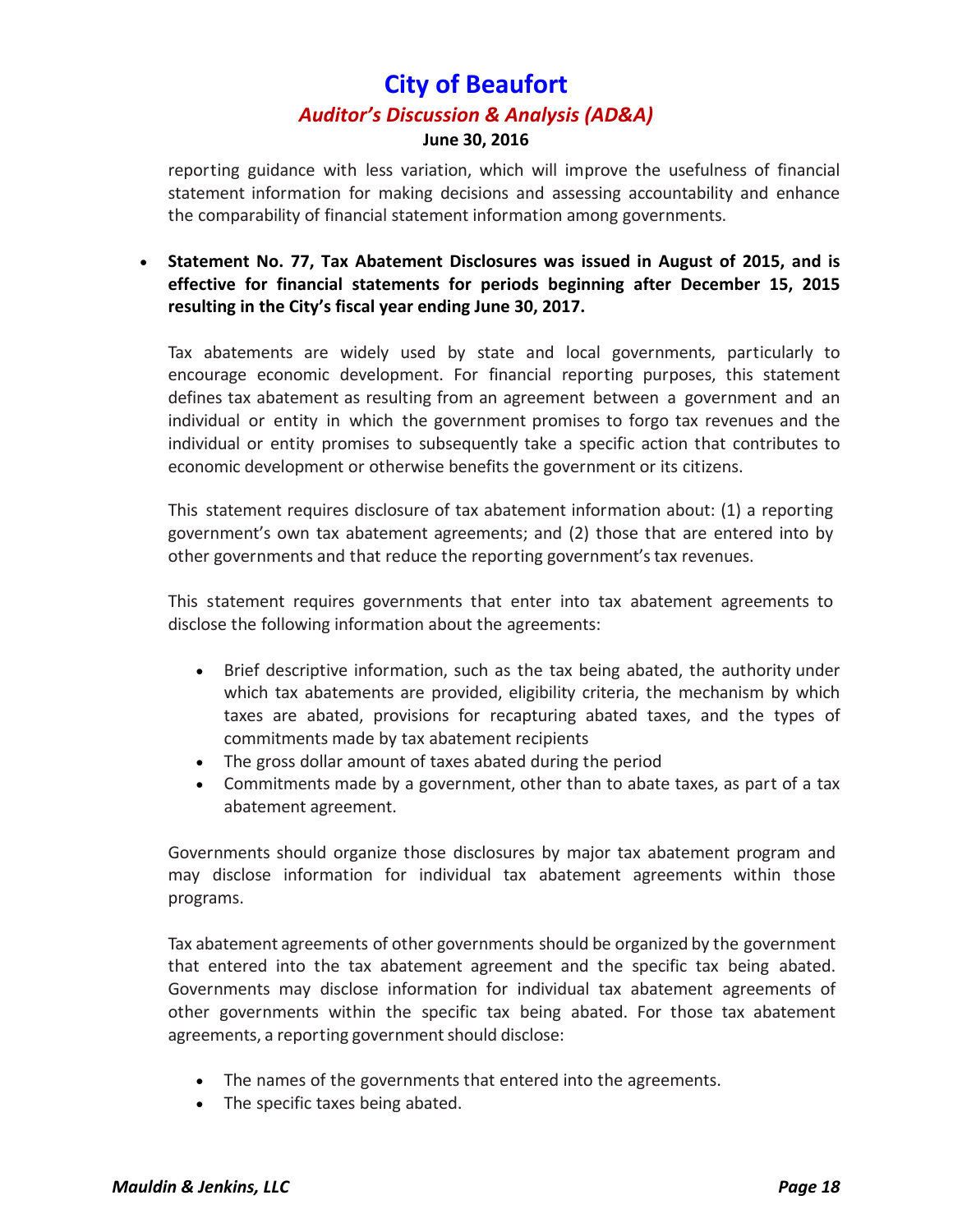#### **June 30, 2016**

- The gross dollar amount of taxes abated during the period.
- **f) Statement No. 78,** *Pensions Provided Through Certain Multiple‐Employer Defined Benefit Pension Plans* was issued in December of 2015, and is effective for financial statements for periods beginning after December 15, 2015 resulting in the City's fiscal year ending June 30, 2017.

This new pronouncement amends the scope and applicability of GASB No. 68 to **exclude** pensions provided via a cost‐sharing multiple‐employer defined benefit plan that meets the following:

- Plan is **not** a state or local government pension plan;
- Plan is used to provide defined benefit pensions to **both** governmental and private sector employees; and,
- Plan has **no predominant state or local governmental employer** (individually or collectively).

For plans described above, this standard establishes requirements for measurement and recognition of:

- Pension expense;
- Expenditures;
- Liabilities;
- Note disclosures; and,
- Required supplementary information (RSI).
- **g) Statement No. 79,** *Certain External Investment Pools and Pool Participants* was issued in December of 2015, and is effective for financial statements for periods beginning after June 15, 2015 resulting in the City's fiscal year ended June 30, 2016.

This pronouncement establishes criteria for an external investment pool to qualify for making the election to measure all of its investments at amortized cost for financial reporting purposes.

This new standard also establishes additional note disclosures for the pool and the pool participants. Specifically, the new disclosures address:

- How the external investment pool transacts with participants;
- Requirements for portfolio maturity, quality, diversification, and liquidity;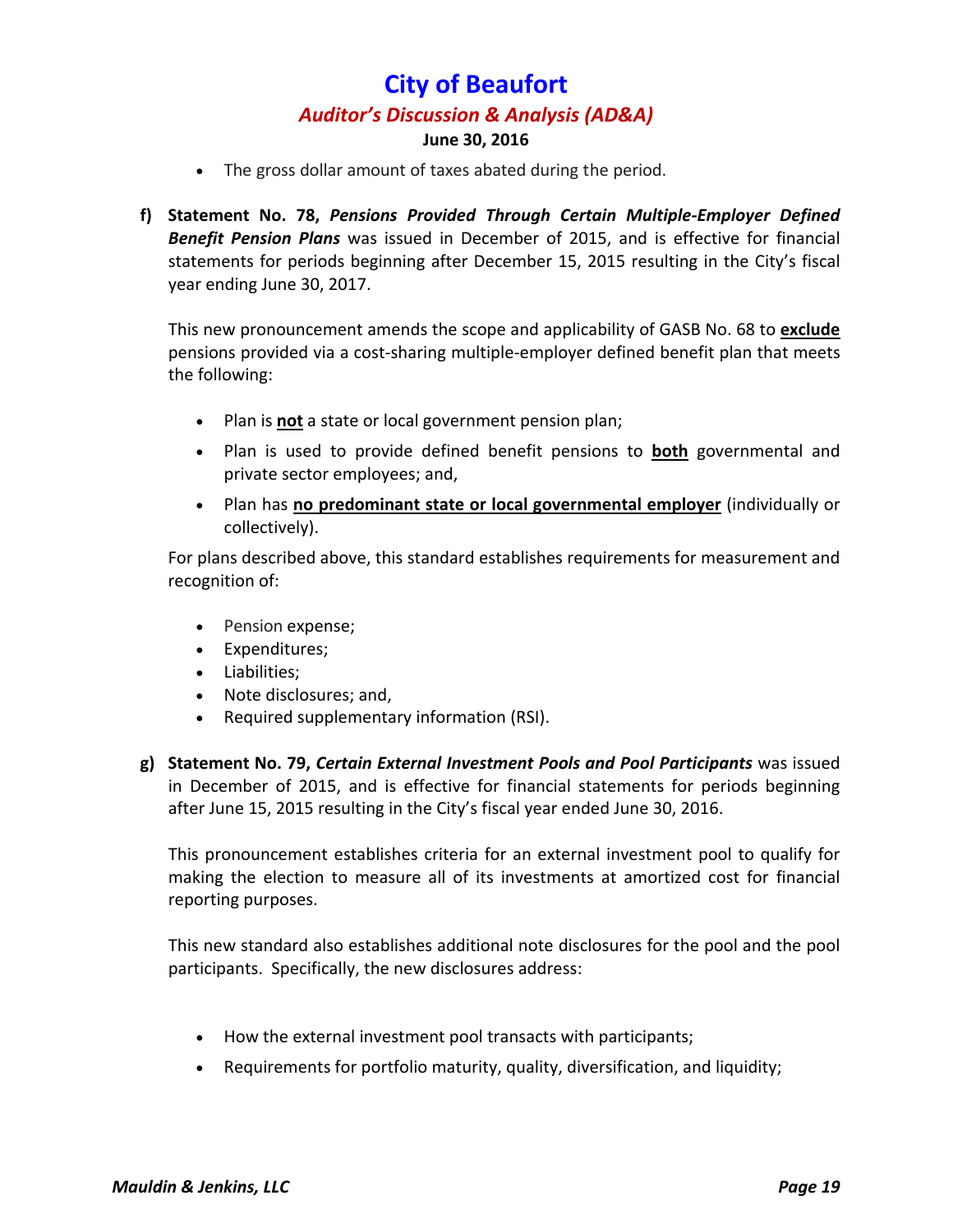Calculation and requirements of a shadow price (the amortized value rather than the assigned market value which is normally a nominal value of \$1.00 per share).

If a pool does not meet the above specifics, then pool participants must measure their investments in that pool at fair value (not at amortized cost), as provided by GASB No. 31.

This new pronouncement did not have a direct effect on the City with its implementation as of June 30, 2016, but could have an effect on the City in future years should financial reporting matters develop with the investments maintained with the State of South Carolina Investment Pool.

**h) Statement No. 80,** *Blending Requirements for Certain Component Units – an Amendment of GASB Statement No. 14* was issued in January of 2016, and is effective for financial statements for periods beginning after June 15, 2016 resulting in the City's fiscal year ending June 30, 2017.

This new standard amends the blending requirements established by paragraph 53 of GASB No. 14. This statement requires blending of not‐for‐profit component units whose primary government is the sole corporate member. This statement does not apply to component units included in the provisions of GASB No. 39.

**i) Statement No. 81,** *Irrevocable Split‐Interest Agreements* was issued in March of 2016, and is effective for financial statements for periods beginning after December 15, 2016 resulting in the City's fiscal year ending June 30, 2018.

Irrevocable split‐interest agreements (which are prevalent at colleges and universities) whereby split-interest agreements in which an asset is given to a government in trust. During stated term of the trust the income generated by the trust goes to the donor and when the trust ends then the assets become the governments.

We do not expect this pronouncement to affect the financial reporting of the Government.

- **j) Other Pending or Current GASB Projects.** As noted by the numerous pronouncements issued by GASB over the past decade, the GASB continues to research various projects of interest to governmental units. Subjects of note include:
	- **Capital leases or operating leases** continues to be a hot topic. Looking into whether all leases should be treated the same way. Final standard expected in 2016.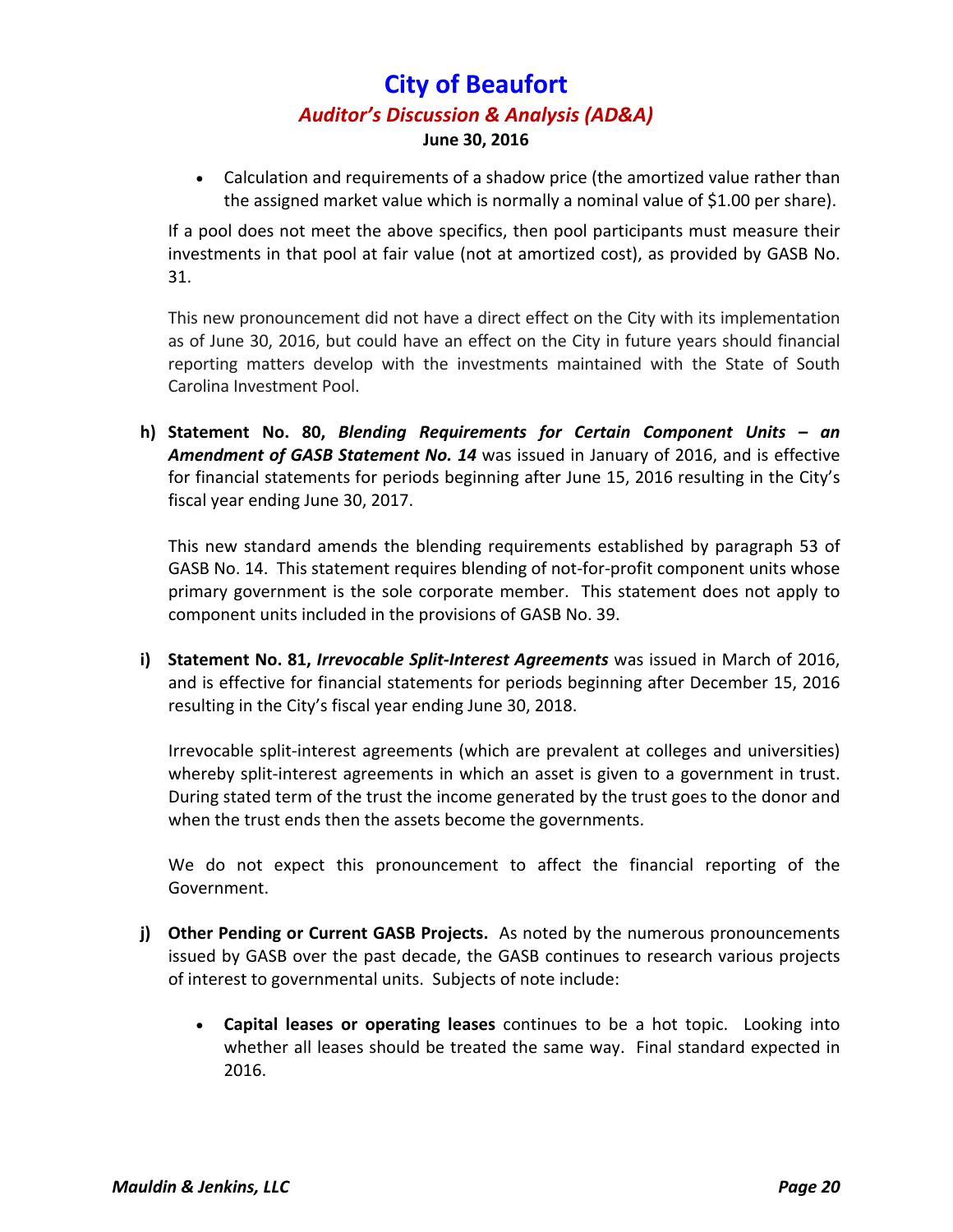- **Asset retirement obligations** in which the GASB is considering standards for reporting liabilities related to obligations to perform procedures to close certain capital assets, such as nuclear power plants. This concept would not change existing standards such as GASB 18 (landfills) or GASB 49 (pollution remediation). Final standard expected in 2016.
- **Fiduciary responsibilities** and new definitions for fiduciary funds and use of whether a government has "control" and who benefits to determine accounting as fiduciary. Final standard expected in 2016.
- **Re‐Examination of the Financial Reporting Model.** GASB has added this project to its technical agenda to make improvements to the existing financial reporting model (established via GASB 34). Improvements are meant to enhance the effectiveness of the model in providing information for decision‐making and assessing a government's accountability. GASB anticipates issuing an initial due process document on this project by the end of 2016.
- **Conceptual Framework** is a constant matter being looked at by GASB. Current measurement focus statements (for governmental funds) to change to near‐ term financial resources measurement. May dictate a period (such as 60 days) for revenue and expenditure recognition. May expense thing such as supplies and prepaid assets at acquisition. Will look into which balances (at all statement levels) are measured at acquisition and which need to be re-measured at yearend. Project placed on hold for now.
- **Economic Condition Reporting** is another long‐term matter being looked into by GASB. Includes presentation of information on fiscal sustainability (including projections). Tabled for now pending resolution to issues raised on GASBs scope.

#### **Summations of Thoughts Noted Above**

We believe the implementation of these suggestions will enhance both the control environment and the financial reporting process, making both more effective. We also believe these recommendations can be easily implemented, and all problems resolved quite timely should management elect to employ the corrective measures.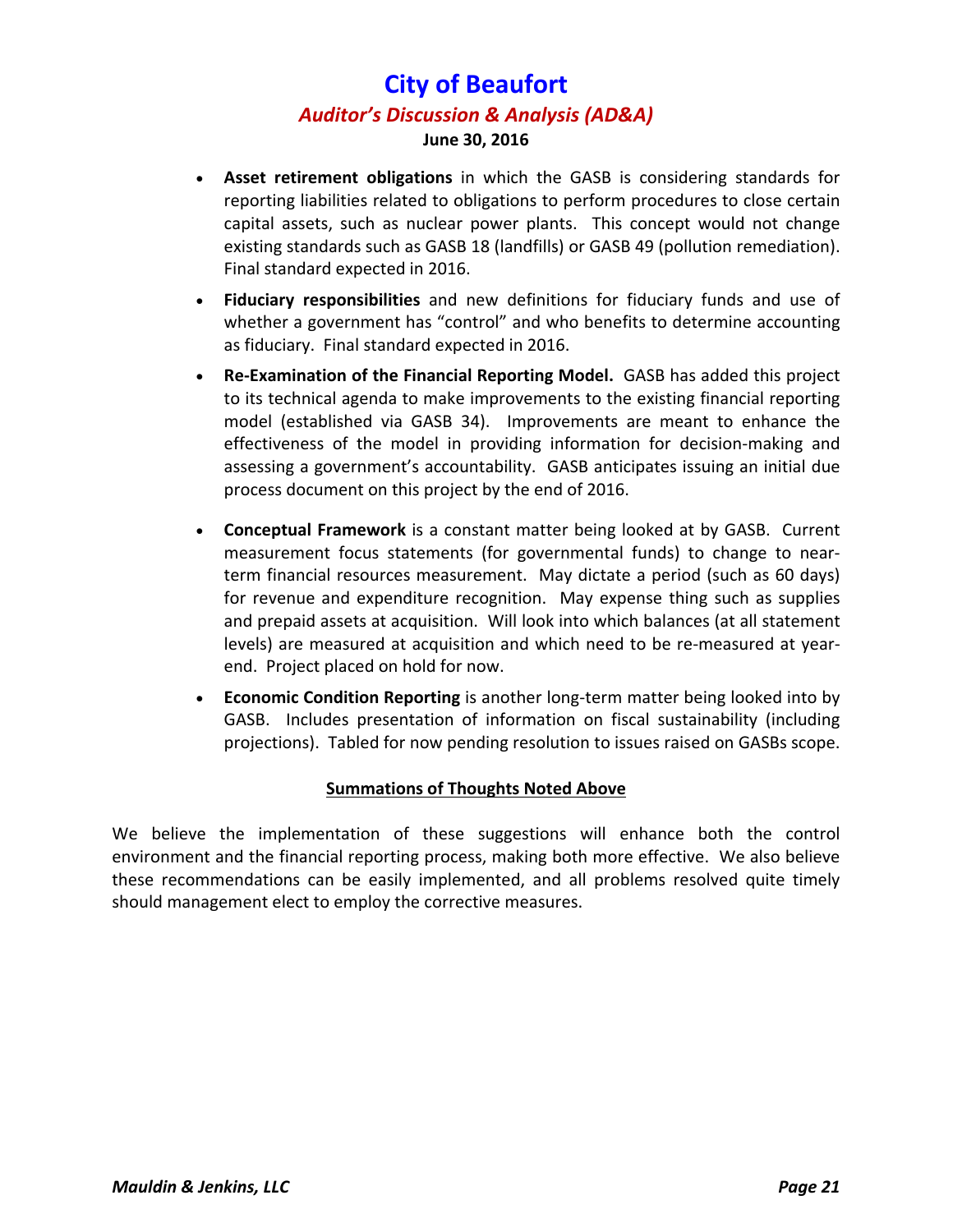#### **June 30, 2016**

### **FREE QUARTERLY CONTINUING EDUCATION AND NEWSLETTERS FOR GOVERNMENTAL CLIENTS**

**Free Continuing Education.** We provide free continuing education (quarterly is the goal and objective) for all of our governmental clients. Each quarter we pick a couple of significant topics tailored to be of interest to governmental entities. In an effort to accommodate our entire governmental client base, we offer the sessions several times per quarter at a variety of client provided locations resulting in greater networking among our governmental clients. We normally see approximately 100 people per quarter. We obtain the input and services of experienced outside speakers along with providing the instruction utilizing our in‐house professionals. We hope City staff and officials have been able to participate in this opportunity, and that it has been beneficial to you. Examples of subjects addressed in the past few quarters include:

- Accounting for Debt Issuances
- American Recovery & Reinvestment Act (ARRA) Updates
- Best Budgeting Practices, Policies and Processes
- CAFR Preparation (several times including a two (2) day hands‐on course)
- Capital Asset Accounting Processes and Controls
- Collateralization of Deposits and Investments
- Evaluating Financial and Non‐Financial Health of a Local Government
- GASB No. 51, Intangible Assets
- GASB No. 54, Governmental Fund Balance (subject addressed twice)
- GASB No. 60, Service Concession Arrangements (webcast)
- GASB No. 61, the Financial Reporting Entity (webcast)
- GASB No.'s 63 & 65, Deferred Inflows and Outflows (webcast)
- GASB No.'s 67 & 68, New Pension Stds. (presented several occasions)
- GASB No. 72, Fair Value Measurement and Application
- GASB No.'s 74 & 75, OPEB
- GASB No. 77, Tax Abatement Disclosures
- GASB Updates (ongoing and several sessions)
- Grant Accounting Processes and Controls
- Internal Controls Over Accounts Payable, Payroll and Cash Disbursements
- Internal Controls Over Receivables & the Revenue Cycle
- Internal Revenue Service (IRS) Issues, Primarily Payroll Matters
- Legal Considerations for Debt Issuances & Disclosure Requirements
- Policies and Procedures Manuals
- Segregation of Duties
- Single Audits for Auditees the Uniform Guidance for New Single Audits
- SPLOST Accounting, Reporting & Compliance